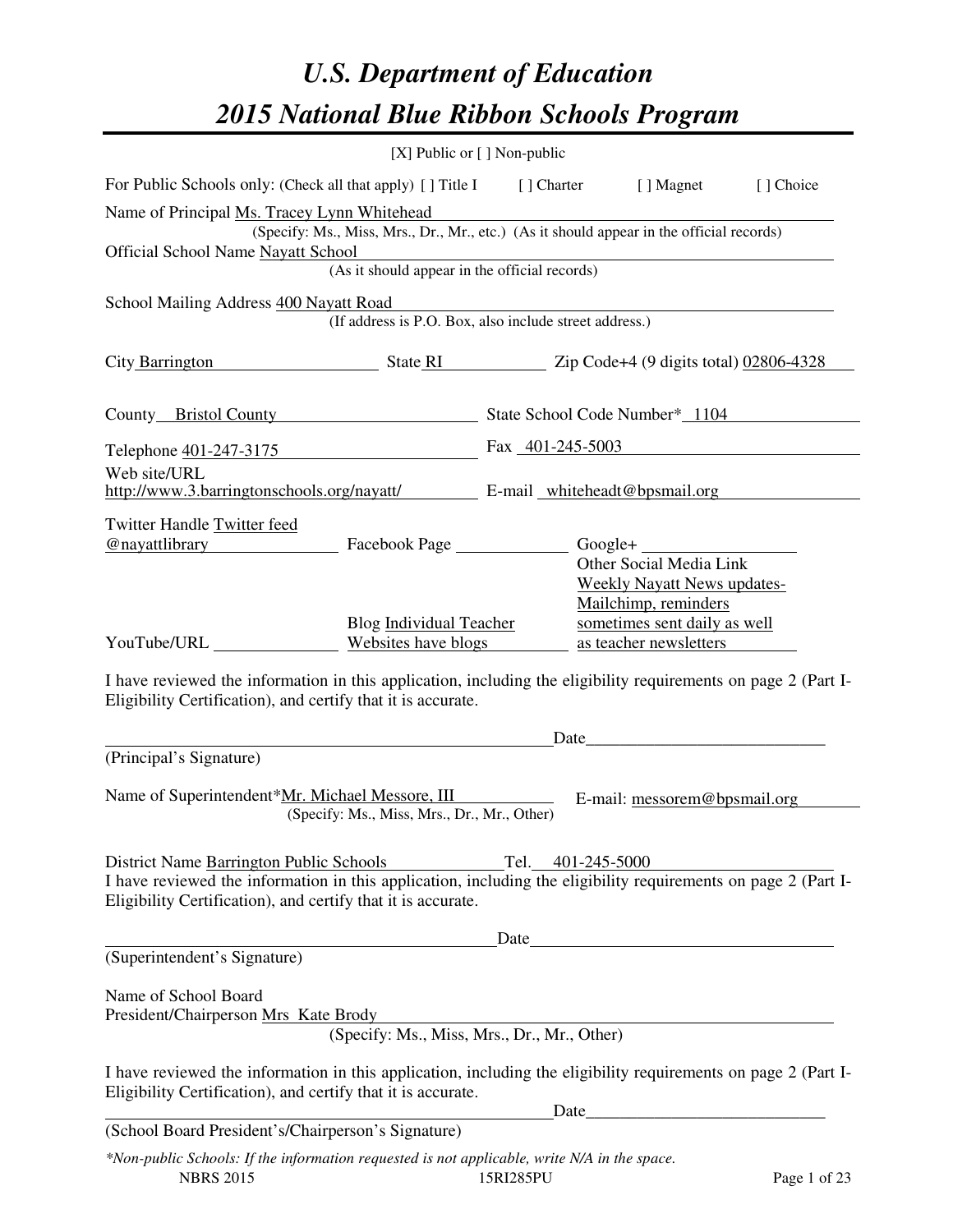#### **Include this page in the school's application as page 2.**

The signatures on the first page of this application (cover page) certify that each of the statements below, concerning the school's eligibility and compliance with U.S. Department of Education and National Blue Ribbon Schools requirements, are true and correct.

- 1. The school configuration includes one or more of grades K-12. (Schools on the same campus with one principal, even a K-12 school, must apply as an entire school.)
- 2. The school has made its Annual Measurable Objectives (AMOs) or Adequate Yearly Progress (AYP) each year for the past two years and has not been identified by the state as "persistently dangerous" within the last two years.
- 3. To meet final eligibility, a public school must meet the state's AMOs or AYP requirements in the 2014-2015 school year and be certified by the state representative. Any status appeals must be resolved at least two weeks before the awards ceremony for the school to receive the award.
- 4. If the school includes grades 7 or higher, the school must have foreign language as a part of its curriculum.
- 5. The school has been in existence for five full years, that is, from at least September 2009 and each tested grade must have been part of the school for the past three years.
- 6. The nominated school has not received the National Blue Ribbon Schools award in the past five years: 2010, 2011, 2012, 2013, or 2014.
- 7. The nominated school has no history of testing irregularities, nor have charges of irregularities been brought against the school at the time of nomination. The U.S. Department of Education reserves the right to disqualify a school's application and/or rescind a school's award if irregularities are later discovered and proven by the state.
- 8. The nominated school or district is not refusing Office of Civil Rights (OCR) access to information necessary to investigate a civil rights complaint or to conduct a district-wide compliance review.
- 9. The OCR has not issued a violation letter of findings to the school district concluding that the nominated school or the district as a whole has violated one or more of the civil rights statutes. A violation letter of findings will not be considered outstanding if OCR has accepted a corrective action plan from the district to remedy the violation.
- 10. The U.S. Department of Justice does not have a pending suit alleging that the nominated school or the school district as a whole has violated one or more of the civil rights statutes or the Constitution's equal protection clause.
- 11. There are no findings of violations of the Individuals with Disabilities Education Act in a U.S. Department of Education monitoring report that apply to the school or school district in question; or if there are such findings, the state or district has corrected, or agreed to correct, the findings.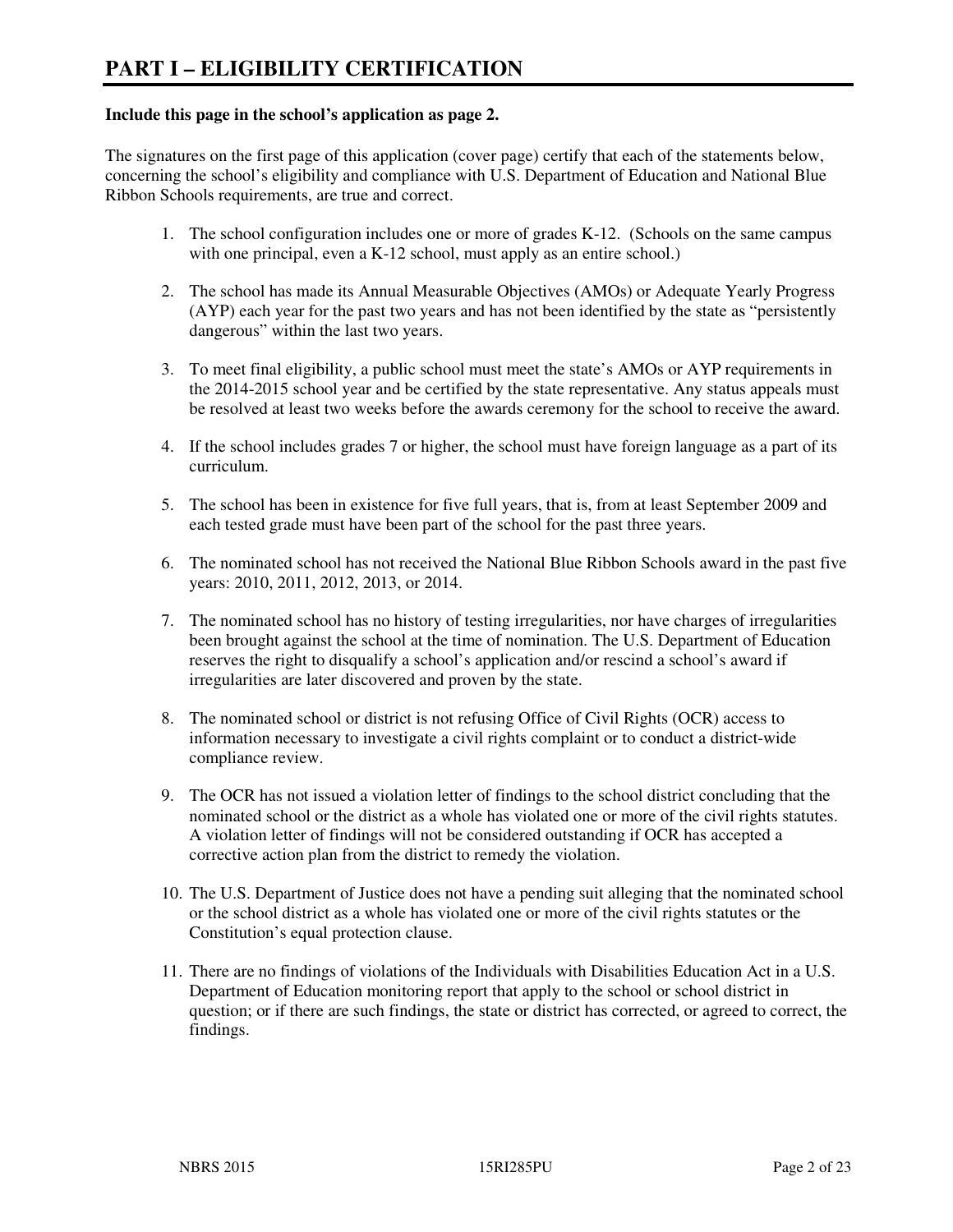# **PART II - DEMOGRAPHIC DATA**

#### **All data are the most recent year available.**

**DISTRICT** (Question 1 is not applicable to non-public schools)

| -1. | Number of schools in the district<br>(per district designation): | $\overline{4}$ Elementary schools (includes K-8)<br>1 Middle/Junior high schools |
|-----|------------------------------------------------------------------|----------------------------------------------------------------------------------|
|     |                                                                  | 1 High schools                                                                   |
|     |                                                                  | $0 K-12$ schools                                                                 |

6 TOTAL

**SCHOOL** (To be completed by all schools)

- 2. Category that best describes the area where the school is located:
	- [ ] Urban or large central city
	- [ ] Suburban with characteristics typical of an urban area
	- [X] Suburban
	- [ ] Small city or town in a rural area
	- [ ] Rural
- 3. 3 Number of years the principal has been in her/his position at this school.
- 4. Number of students as of October 1 enrolled at each grade level or its equivalent in applying school:

| Grade                           | # of         | # of Females   | <b>Grade Total</b> |
|---------------------------------|--------------|----------------|--------------------|
|                                 | <b>Males</b> |                |                    |
| <b>PreK</b>                     | $\theta$     | $\theta$       | $\theta$           |
| K                               | 30           | 29             | 59                 |
| $\mathbf{1}$                    | 38           | 47             | 85                 |
| $\boldsymbol{2}$                | 42           | 43             | 85                 |
| 3                               | 45           | 46             | 91                 |
| 4                               | 0            | $\theta$       | 0                  |
| 5                               | $\theta$     | 0              | 0                  |
| 6                               | 0            | 0              | 0                  |
| 7                               | 0            | $\overline{0}$ | 0                  |
| 8                               | 0            | 0              | 0                  |
| 9                               | $\theta$     | 0              | 0                  |
| 10                              | 0            | 0              | 0                  |
| 11                              | 0            | 0              | $\theta$           |
| 12                              | 0            | 0              | 0                  |
| <b>Total</b><br><b>Students</b> | 155          | 165            | 320                |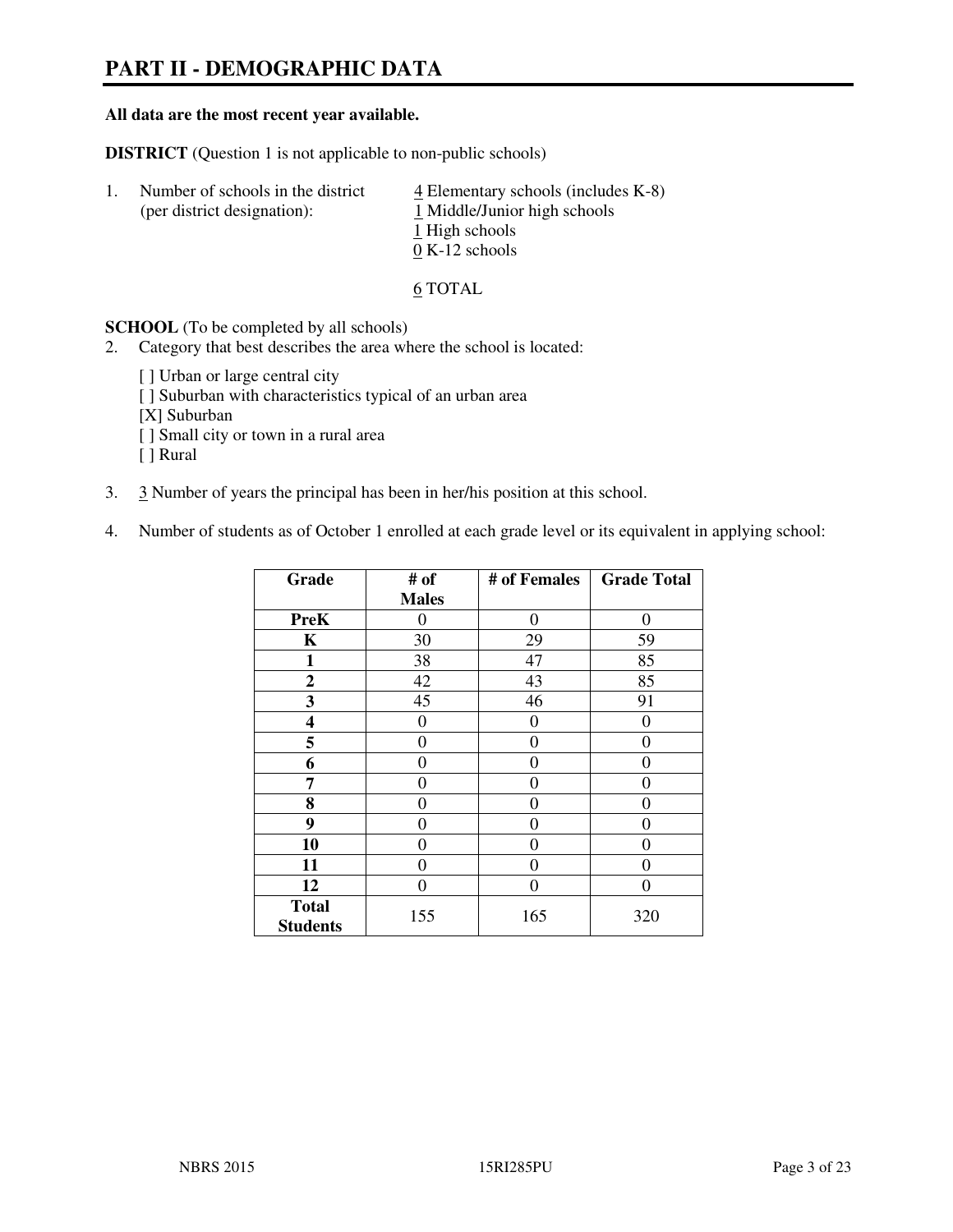5. Racial/ethnic composition of  $0\%$  American Indian or Alaska Native the school: 9 % Asian

 1 % Black or African American 2 % Hispanic or Latino 0 % Native Hawaiian or Other Pacific Islander 88 % White 0 % Two or more races **100 % Total** 

(Only these seven standard categories should be used to report the racial/ethnic composition of your school. The Final Guidance on Maintaining, Collecting, and Reporting Racial and Ethnic Data to the U.S. Department of Education published in the October 19, 2007 *Federal Register* provides definitions for each of the seven categories.)

6. Student turnover, or mobility rate, during the 2013 - 2014 year: 2%

This rate should be calculated using the grid below. The answer to (6) is the mobility rate.

| <b>Steps For Determining Mobility Rate</b>         | Answer |
|----------------------------------------------------|--------|
| $(1)$ Number of students who transferred to        |        |
| the school after October 1, 2013 until the         | 5      |
| end of the school year                             |        |
| (2) Number of students who transferred             |        |
| <i>from</i> the school after October 1, 2013 until | 2      |
| the end of the school year                         |        |
| (3) Total of all transferred students [sum of      |        |
| rows $(1)$ and $(2)$ ]                             |        |
| (4) Total number of students in the school as      | 318    |
| of October 1                                       |        |
| $(5)$ Total transferred students in row $(3)$      |        |
| divided by total students in row (4)               | 0.022  |
| $(6)$ Amount in row $(5)$ multiplied by 100        | 2      |

7. English Language Learners (ELL) in the school: 5 %

15 Total number ELL

Number of non-English languages represented: 6 Specify non-English languages: Chinese, French, Russian, Vietnamese, Urdu, and Portuguese

8. Students eligible for free/reduced-priced meals:  $3\%$ Total number students who qualify: 10

#### **Information for Public Schools Only - Data Provided by the State**

The state has reported that  $15\%$  of the students enrolled in this school are from low income or disadvantaged families based on the following subgroup(s): Students eligible for free/reduced-priced meals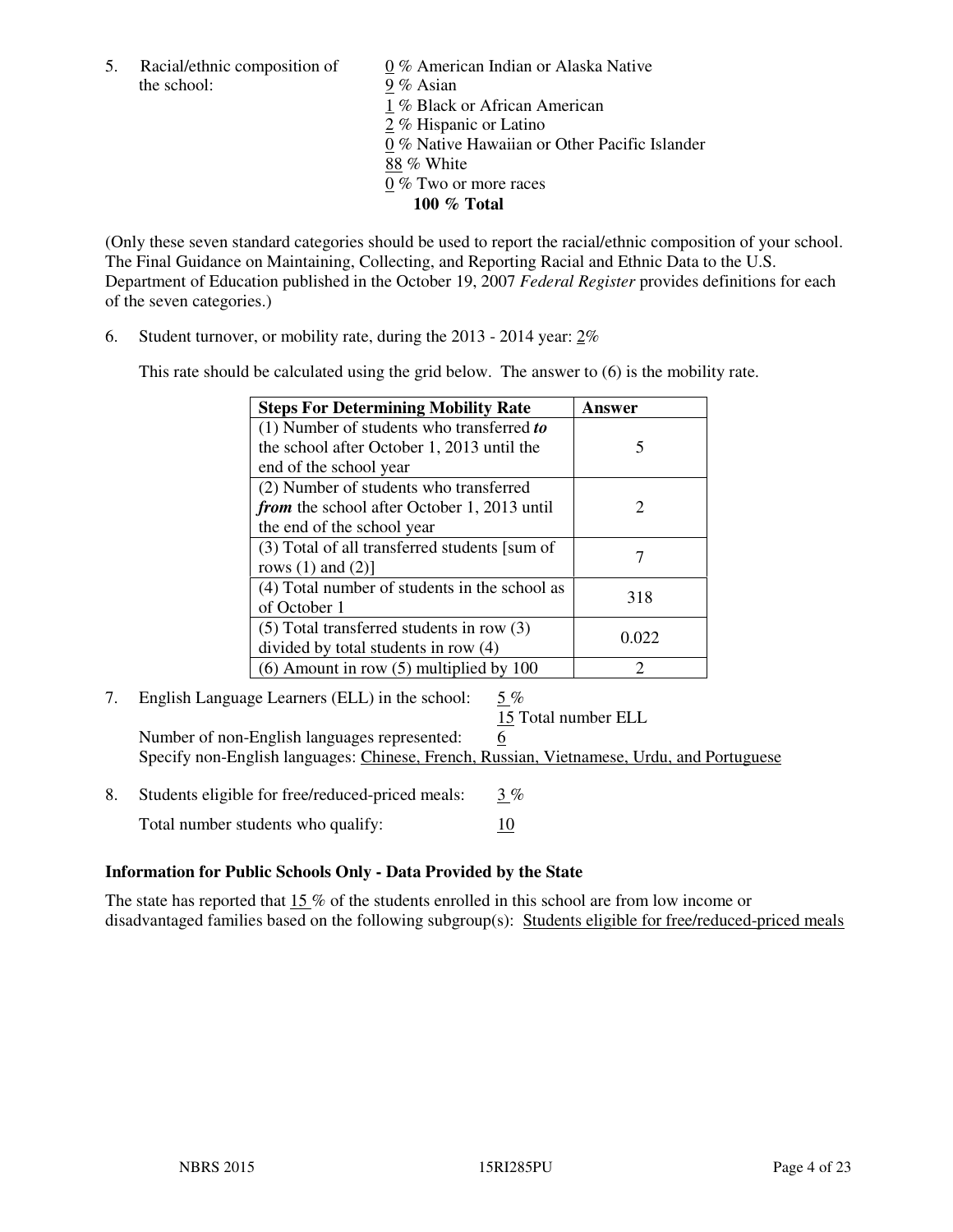9. Students receiving special education services:  $14\%$ 

46 Total number of students served

Indicate below the number of students with disabilities according to conditions designated in the Individuals with Disabilities Education Act. Do not add additional categories.

| 0 Orthopedic Impairment                                     |
|-------------------------------------------------------------|
| 6 Other Health Impaired                                     |
| 2 Specific Learning Disability                              |
| 28 Speech or Language Impairment<br>1 Emotional Disturbance |
| 0 Traumatic Brain Injury                                    |
| 0 Visual Impairment Including Blindness                     |
| 5 Developmentally Delayed                                   |
| 0 Multiple Disabilities                                     |

10. Use Full-Time Equivalents (FTEs), rounded to nearest whole numeral, to indicate the number of personnel in each of the categories below:

|                                       | <b>Number of Staff</b> |
|---------------------------------------|------------------------|
| Administrators                        |                        |
| Classroom teachers                    | 16                     |
| Resource teachers/specialists         |                        |
| e.g., reading, math, science, special | 12                     |
| education, enrichment, technology,    |                        |
| art, music, physical education, etc.  |                        |
| Paraprofessionals                     | 5                      |
| Student support personnel             |                        |
| e.g., guidance counselors, behavior   |                        |
| interventionists, mental/physical     |                        |
| health service providers,             | 5                      |
| psychologists, family engagement      |                        |
| liaisons, career/college attainment   |                        |
| coaches, etc.                         |                        |
|                                       |                        |

11. Average student-classroom teacher ratio, that is, the number of students in the school divided by the FTE of classroom teachers, e.g.,  $22:1$  22:1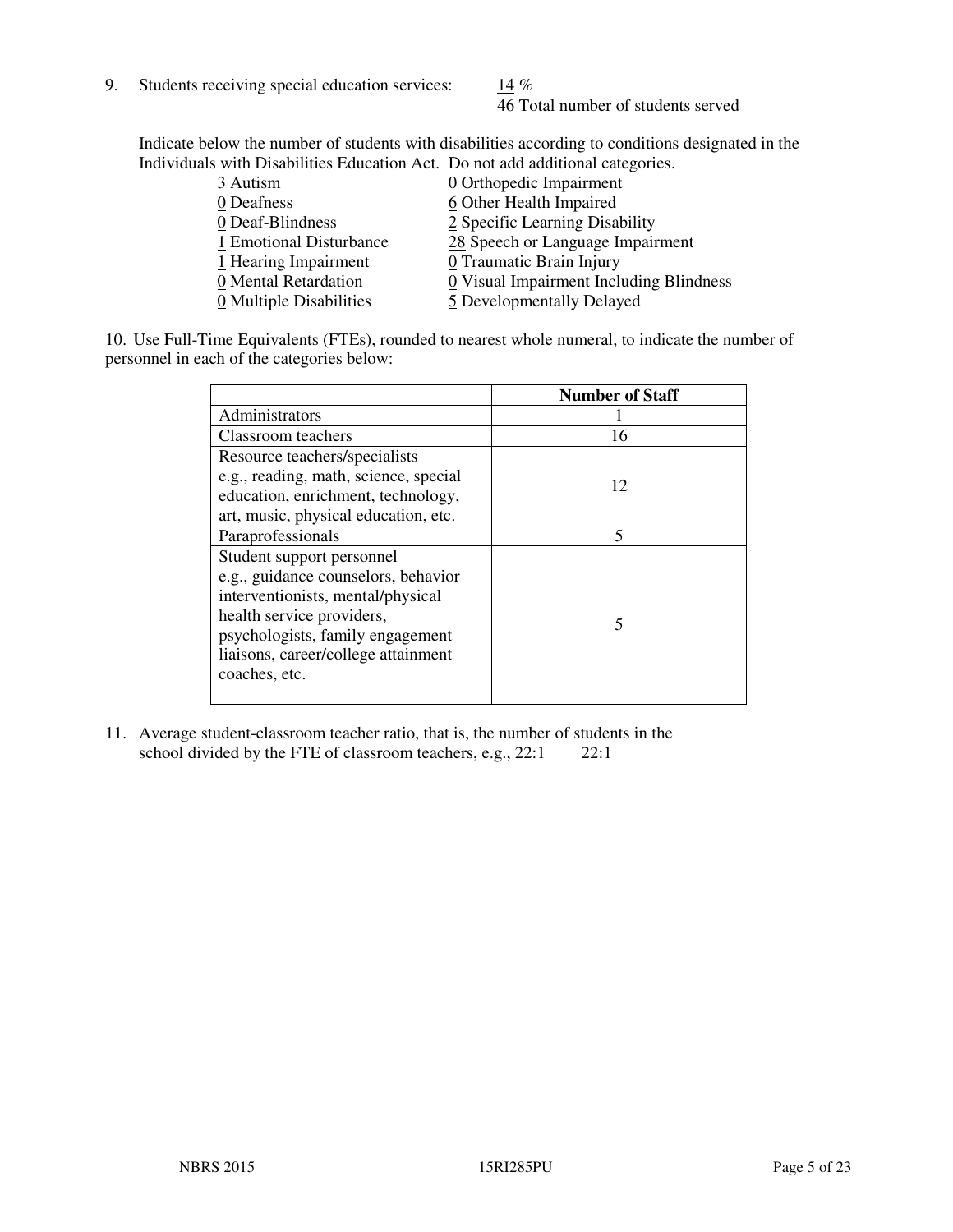12. Show daily student attendance rates. Only high schools need to supply yearly graduation rates.

| <b>Required Information</b> | 2013-2014     | 2012-2013       | 2011-2012 | 2010-2011 | 2009-2010 |
|-----------------------------|---------------|-----------------|-----------|-----------|-----------|
| Daily student attendance    | 96%           | $96\%$          | 96%       | 96%       | 96%       |
| High school graduation rate | $\gamma_{\%}$ | $\mathcal{V}_o$ | $0\%$     | 0%        | 0%        |

#### 13. **For schools ending in grade 12 (high schools)**

Show percentages to indicate the post-secondary status of students who graduated in Spring 2014

| <b>Post-Secondary Status</b>                  |       |
|-----------------------------------------------|-------|
| Graduating class size                         |       |
| Enrolled in a 4-year college or university    | በ‰    |
| Enrolled in a community college               | $0\%$ |
| Enrolled in career/technical training program | $0\%$ |
| Found employment                              | $0\%$ |
| Joined the military or other public service   | 0%    |
| Other                                         |       |

14. Indicate whether your school has previously received a National Blue Ribbon Schools award. Yes No X

If yes, select the year in which your school received the award.

15. Please summarize your school mission in 25 words or less: The Nayatt School of Barrington will empower all students to excel.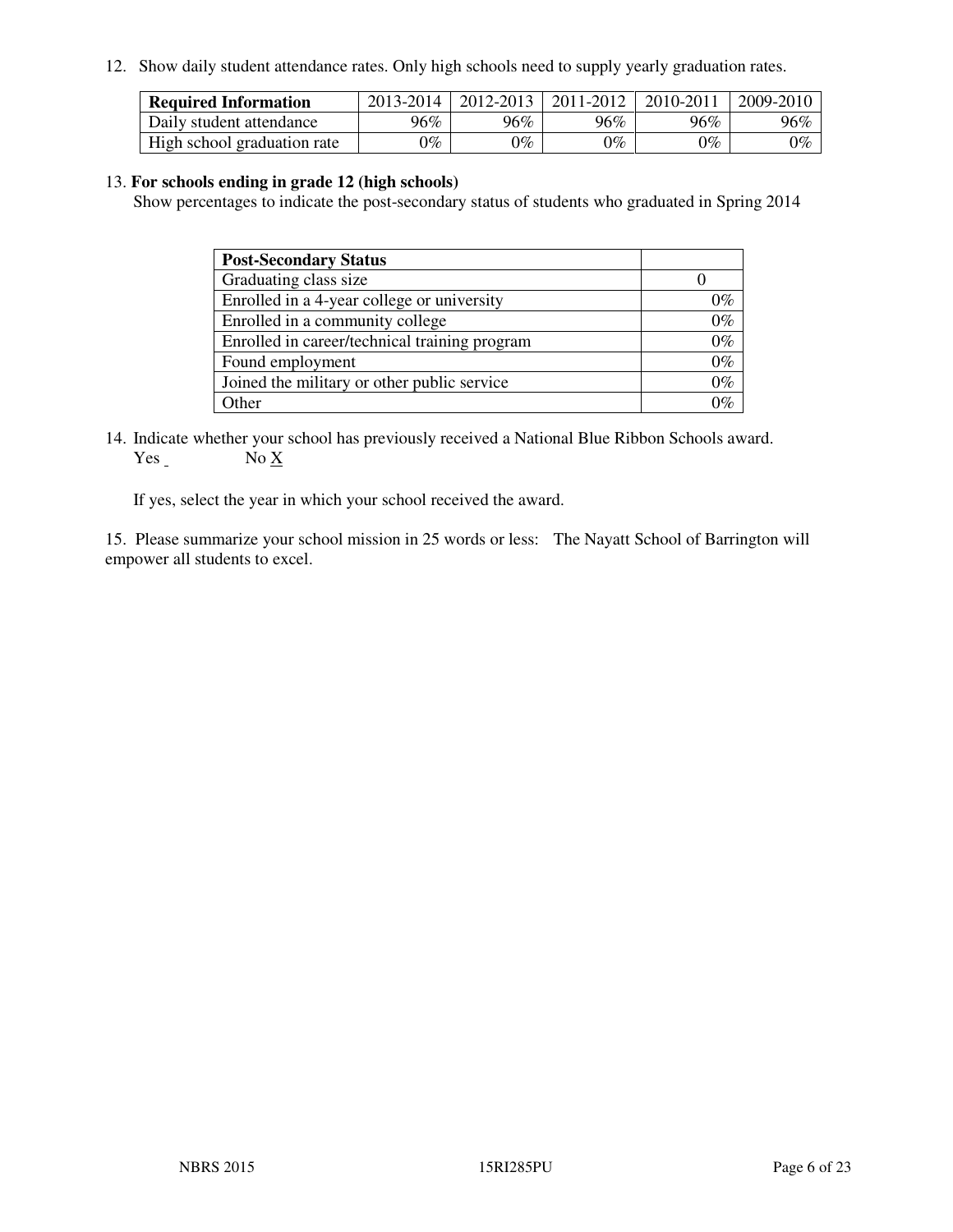# **PART III – SUMMARY**

The vision of the Nayatt School Community is to empower all students to excel by:

- 1. Participating in a learning environment appropriate to their developmental needs
- 2. Engaging as active members of the learning community
- 3. Developing their critical and creative thinking skills
- 4. Developing their problem solving skills
- 5. Practicing cooperative learning and collaboration
- 6. Engaging in opportunities to reflect on their learning
- 7. Learning to be effective communicators
- 8. Exposing them to technology integration that enhance learning
- 9. Demonstrating the attitude and behaviors of respectful and responsible citizens

(Nayatt School Improvement Plan Vision Statement)

We believe that:

- 1. All students have the ability to learn and reach their highest potential.
- 2. All students can succeed academically when we support their social/emotional development
- 3. All students can be safe, respectful, and responsible with others and their learning environment.
- 4. All students have the right to participate in a nurturing, trusting, and mutually respectful classroom that promotes optimal learning
- 5. All students will acquire the necessary foundational skills to be successful at other levels of their educational experience.

(Nayatt School Improvement Plan-Values and Beliefs)

Nayatt School is a dynamic and vibrant school with rigorous academic expectations based on the Common Core State Standards for English and Math. There are strong social emotional supports for students and their families. Nayatt is a PBIS (Positive Behavioral Interventions and Supports) School where students and staff are "safe, respectful, and responsible". Classrooms are student centered practicing Responsive Classroom structures and strategies to empower children to make good choices about their learning and behavior. 320 children make up the student body. The school community is predominantly white students from an upper, middle class backgrounds. Most students come from two parent households and their parents are well educated and highly involved. They are doctors, lawyers, college professors, etc. Many families move from other parts of the state or out of state to attend the Barrington Public Schools. The district ranks highest in the state in academics, the arts, and more in most areas. Parents are seen as partners in the educational process. Parents, teachers, administration, and staff collaborate to best meet the needs of each individual child.

The School has a long history of strong school-parent and school community partnerships. This is evident in events such as the annual Nayatt 5K. Many local businesses participate and provide sponsorships or raffle items. Parents and staff organize and manage the race with a local weatherman serving as the "MC" for the and finishing times and photos posted on Race Wire. This event raises \$15,000.00 each year for PTO grant proposals. Teachers and parents can apply for grants to support, enhance, and enrich student learning. Last year, the Art Teachers received a grant for display boards, the music teacher added a guitar to his instruments and instructional tools, the third grade teachers were awarded funds for ipad minis, 5 per classroom to be used as a station during math or reading workshop, and the reading specialist received decodable books for the reading program.

The PTO has an extensive board and supports student achievement and social/emotional development in a variety of ways. They provide after school enrichment programs such as sports, languages, chess, art, music, technology etc. Volunteers assist hired instructors in the after school programs from October to May. From October to February, students in grades 1-3 can work with the Arts Alive Program and perform in the annual school play. This year, they performed Disney's, The Aristocats. Parents run programs with teachers such as Math Buddies to build math computational fluency. There is a Fine Arts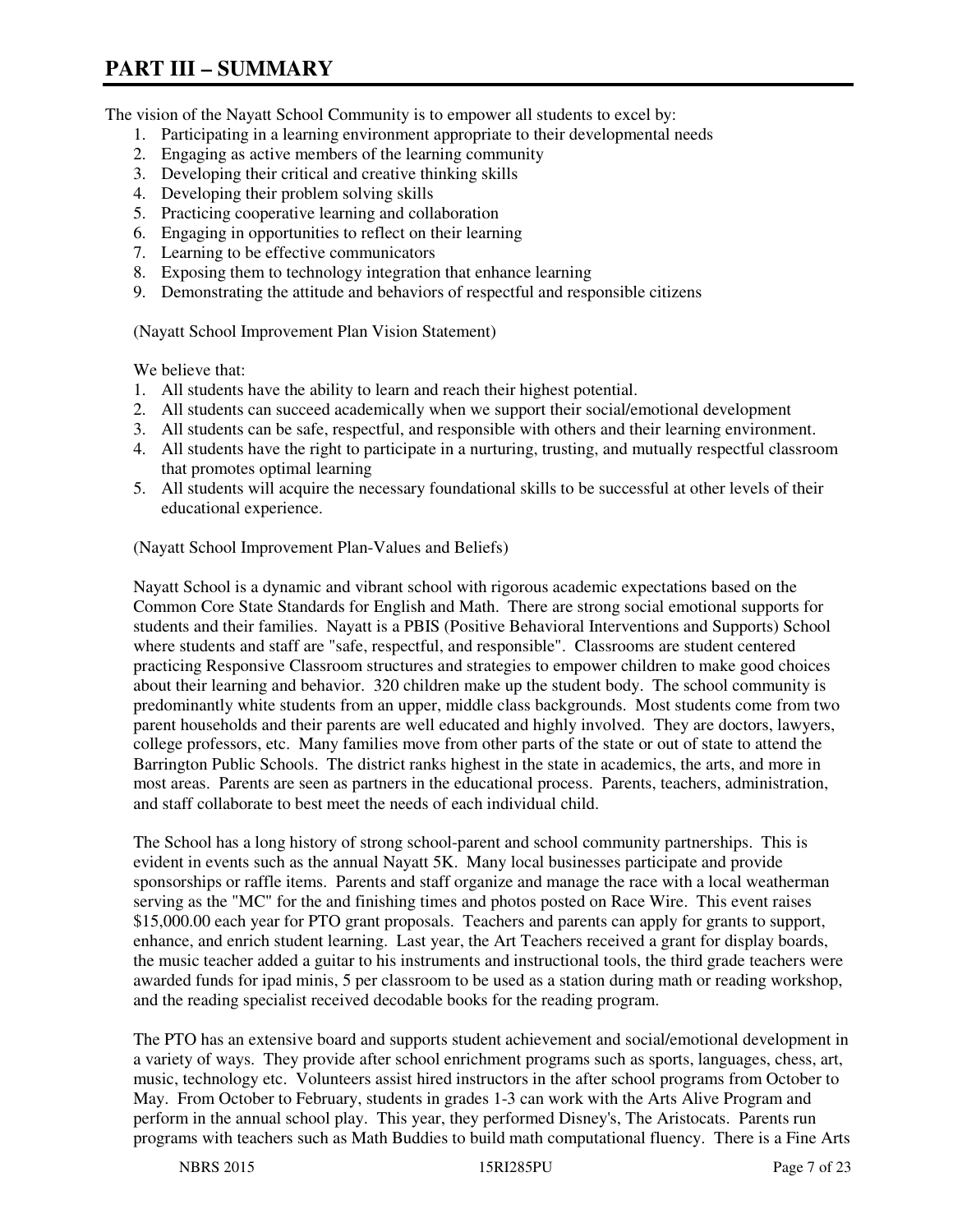Committee made up of educators and parents who bring cultural programs to the school to support the school wide theme. This year, the theme is "Rhythms of Nature". Various assemblies have been funded to provide students with unique, cultural opportunities.

The PTO also supports the efforts of teachers to create a safe and respectful environment and learning community by funding social/emotional programs for students such as bullying presentations that reinforce problem solving skills, the use of "I" statements, and when to tell an adult to provide assistance. Next month we will have an interactive dance performance that helps students deal with bullying called, "Chicken Little".

The parent community places high value on the quality of their schools. As result of their efforts to support funding for All Day K, 2014 was the first year of implementation of an All Day K Program in the district. The K students have successfully integrated into the mainstream of the school and participate in all programs as their grade 1-3 peers. The school has a K intern to support the K Teachers and their program. She provides interventions working with the Reading and Math Specialists as well as collaborates with the K Team It is developmentally appropriate with the morning focused on academic instruction and arts and center time in the after- noon.

The teachers reciprocate and support the high expectations because they are the best and the brightest in the field. They go above and beyond to be accessible to parents via phone or email. They have Parent/Teacher Conferences twice per year and when requested. They communicate academic information via progress reports at the middle and end of the school year, the conferences fall in between this process. They have webpages and blogs and students access a variety of online tools to support learning such as TenMarks, Learnzillion, Tumble Books and more. Teachers also utilize a take home folder to communicate student needs and resources.

The teachers are articulate about communicating student progress through the use of a variety of data points. They use the Eureka Math Program, STAR Math, AIMSweb Math, common assessments in both ELA and Math, STAR Reading, and AIMSweb.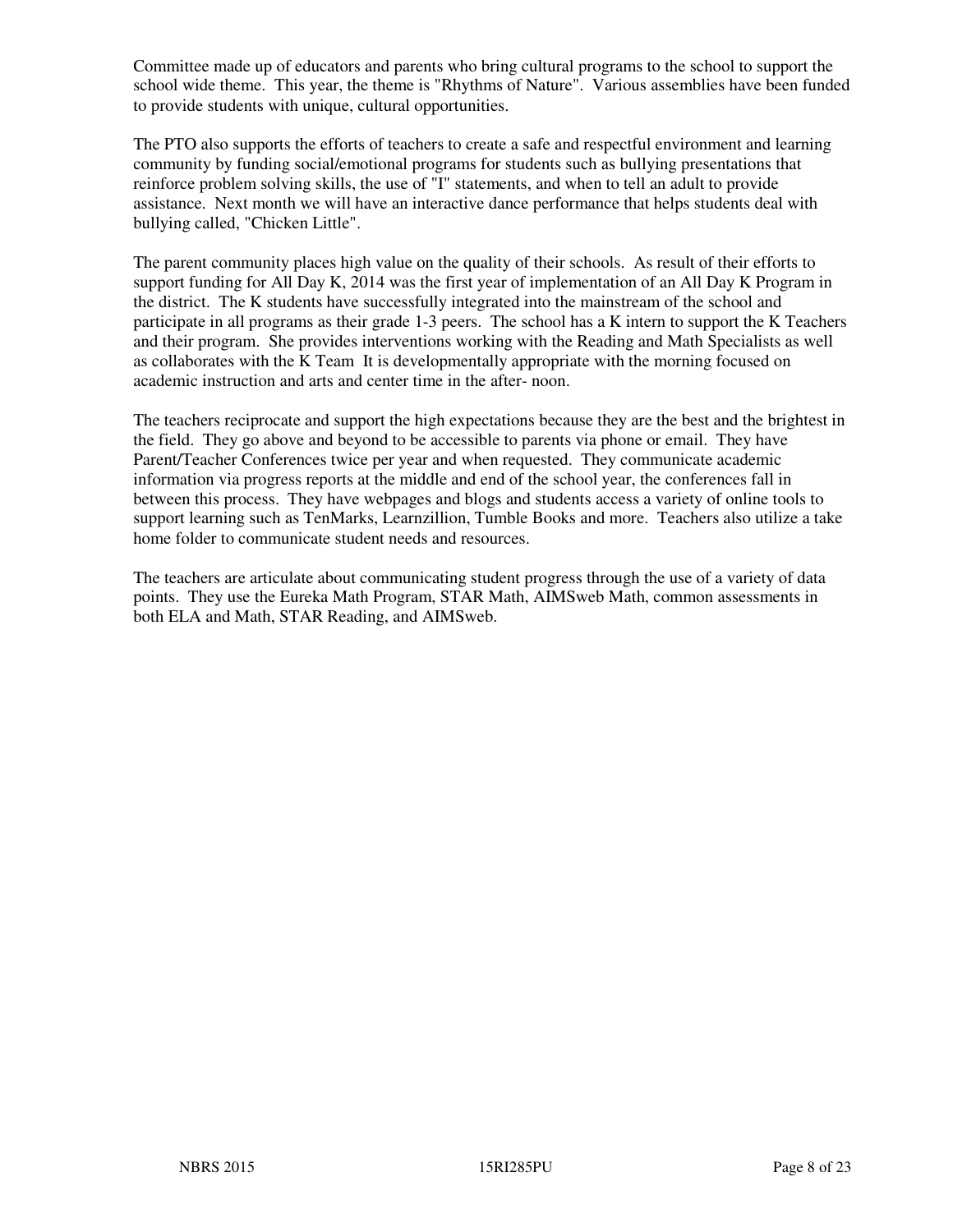## **1. Core Curriculum:**

Nayatt School follows the district's core curriculum for Reading/ELA and Math. Social Studies is integrated into ELA and science is in transition to alignment to the NGSS Standards. We have teachers piloting the Stemscopes in grade K and 3. The other classroom teachers continue to use our current science kit (GEMS or KITES) provided to us by the East Bay Educational Collaborative.

Curriculum descriptions, units of study, resources, materials can be found on the district's webite at www.3.barringtonschools.org. Resources can be found in live binders and it is a living curriculum that is continuously revised and updated based on the work of teachers who participate on curriculum writing teams. I have teachers at each grade level K-3 who participate in this process. The district has produced common tasks, we review student work collaboratively, and refine and revise rubrics that have been realigned to the expectations of the Common Core State Standards. The district and schools have spent extensive time over the past three years unpacking the standards, bringing a common understanding and interpretation, and revising instructional practices. The K-3 ELA Curriculum has been built by the Curriculum Director and teacher teams.

The Reading/ELA Curriculum at K-3 calls for a balanced literacy model. The teachers use resources such as Project Read to teach phonics, AIMSweb and Running Records for fluency, literature and text based questions for comprehension. Inquiry and discussion are important, getting the students to generate questions as expected in the standards. Listening and Speaking support reading and writing. The teachers use Writer's Workshop and the writing process to teach students writing skills.

For students that struggle with reading and writing, there are support systems. Students identified by the screener, may have additional diagnostics to determine their point of entry into instruction. Some students receive Tier 2 interventions in the classroom for fluency and comprehension. If phonics is the underlying problem they may participate in a Tier 3 intervention with the Reading Specialist or a Special Educator in the Orton Gillingham Program. Some students participate in small group instruction for Writing or small group instruction for LLI by Fontas and Pinnell or SOAR to Success. Under Response to intervention, students have PLPs for literacy if they are a year below grade level. They are progress monitored regularly to identify the ability to close the achievement gap. Teachers meet regularly to review data and to exit students from an intervention, maintain an intervention, intensify, or even change an intervention to help students who struggle.

Many classroom teachers at Nayatt are also Reading Certified. They run book clubs to support advanced readers. In some cases, the Enrichment Specialist and the Library/Media Specialist team with Grade Level Teachers to do reading and research or book clubs to stretch ad grow learners. Data is used to determine student groups.

The Math Curriculum is based on the work of New York and the Engage New York Modules for Math, it is the Eureka Math Program for grades K-3. There has been on-going professional development for teachers in the area of math to help them with prioritization of content, implementation of Math Workshop Model to differentiate instruction, and even work with one of the authors to truly understand the story of the units of study. The Eureka Program is based on the Singapore Math Model. It promotes strong number sense and deep understanding of numbers. Students should be able to express numbers numerically, symbolically, and pictorially. Fluency and problem solving skills are emphasized as well as the Mathematical Practices such as perseverance. To enhance the math program, the teachers also use the TenMarks Program to increase students math skills and understanding. Students work from their own level and progress through skills and concepts with the help of amplifiers, jam sessions, and videos. Teachers integrate TenMarks stations into their Math Workshop Model to provide students with repeated practice and to expose them to technology tools.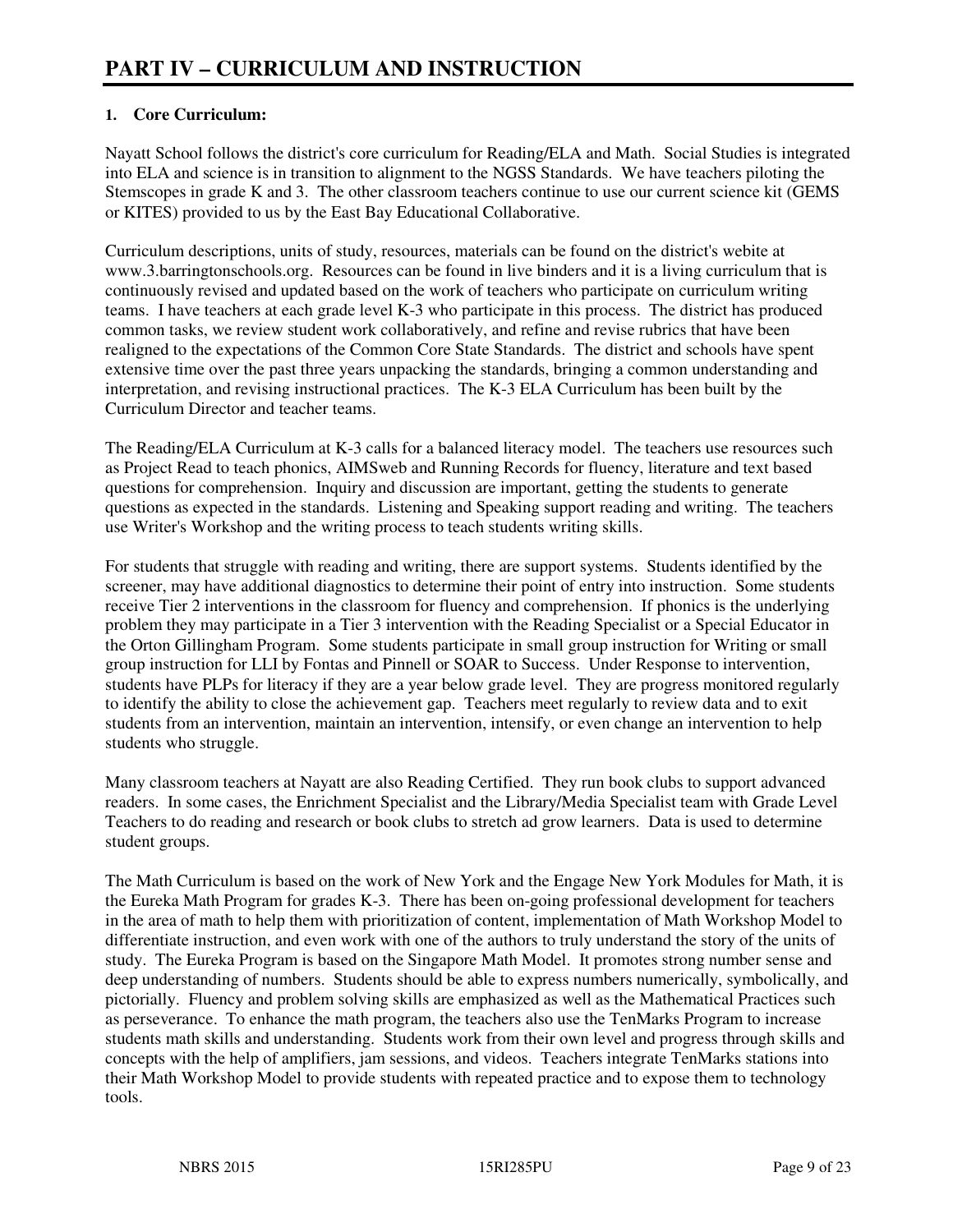As with literacy, teachers use a workshop approach to instruction in math. The program provides fluency work, problem solving, concepts such as place value, and exit tickets so that teachers are able to regroup students regularly and work with small groups based on students skill level. Students are identified for interventions based on screening data. Some students are given additional diagnostics such as the Key Math, Do the Math, or Math Add-Vantage. Again this determines their point of entry into instruction. Small groups may work with the math specialist at least 4X per week for at least 30 minutes to help with concepts and skills. Sometimes it is further unpacking of the core curriculum, pre-teaching or reteaching to support children when they are in the math lesson. The Math Specialist also coaches in classrooms and works with small groups in classrooms based on need. It is a dynamic and fluid process that is progress monitored and reviewed regularly to adapt instruction.

Students are also selected at grades K-3 to participate in Math Enrichment, hands on algebra, the Continental Math League and other programs for students who are exceptional in a subject area such as math. Again, this is led by the math specialist for those above and beyond, but classroom teachers are adept at differentiating instruction to best meet the needs of all learners. It is an expectation. We have some students that have their own individualize math program because they are performing well above grade level.

This work has assisted Nayatt School in closing achievement gaps and improving students growth overall.

## **2. Other Curriculum Areas:**

Nayatt School has art, music, PE, and library/media programs. They are highly valued and seen as an opportunity to support the core curriculum of ELA and Math, but also to extend the options and possibilities for students. Each child has different strengths and gifts and there are many ways to express knowledge and demonstrate success in learning.

Because the teachers have many opportunities for professional development and collaboration, the Special Subject teachers have knowledge and understanding of the Core Curriculum and how to support it. It may be in the language they use with students that is consistent with academic language in the classroom. It may be in strategies they use in the classroom that reinforce math concepts and skills, or it may be through the integration of technology resources or literature.

The Fine Arts staff collaborate with the enrichment specialist to celebrate student learning each month at our Town Meeting. Students singing and art as well as athletic skills are often show cased at this special time when the school community comes together. The third grade chorus may lead the students in song or perform for their younger peers. Squad leaders from physical education may lead the students in an energizer.

The Fine Arts Committee of the PTO, organized by the Art Teachers bring in special programming to support the school wide theme. This year, it is "Rhythms of Nature". There have been Native American story tellers, animal programs, and more. The children have many opportunities to participate in cultural programs. During the 2013-14 School Year, the theme was one world. The students experience Brazillian Dancers, Irish Dancers, African and Cuban Drums and more.

Each year, in March, the school celebrates Fine Arts Night. Student music and art work are featured at this event. Many parents report that it is their favorite event of the year. In addition to art lessons that families participate in together, they view various student art projects and listen to students perform. At the end of the school year, the music teachers and art teachers host a Variety Show where each grade level performs on our outdoor stage and families come and enjoy seating on blankets on a hill looking down on the stage.

The Library/Media Specialist teaches technology classes as part of the after school enrichment program organized by PTO. She builds upon the coaching work she does with grade levels daily during the technology integration blocks. She sometimes organizes after school book clubs for families. Last year, we had a school wide book club at Grade 2 and after school book talks between parents, their children and their teachers.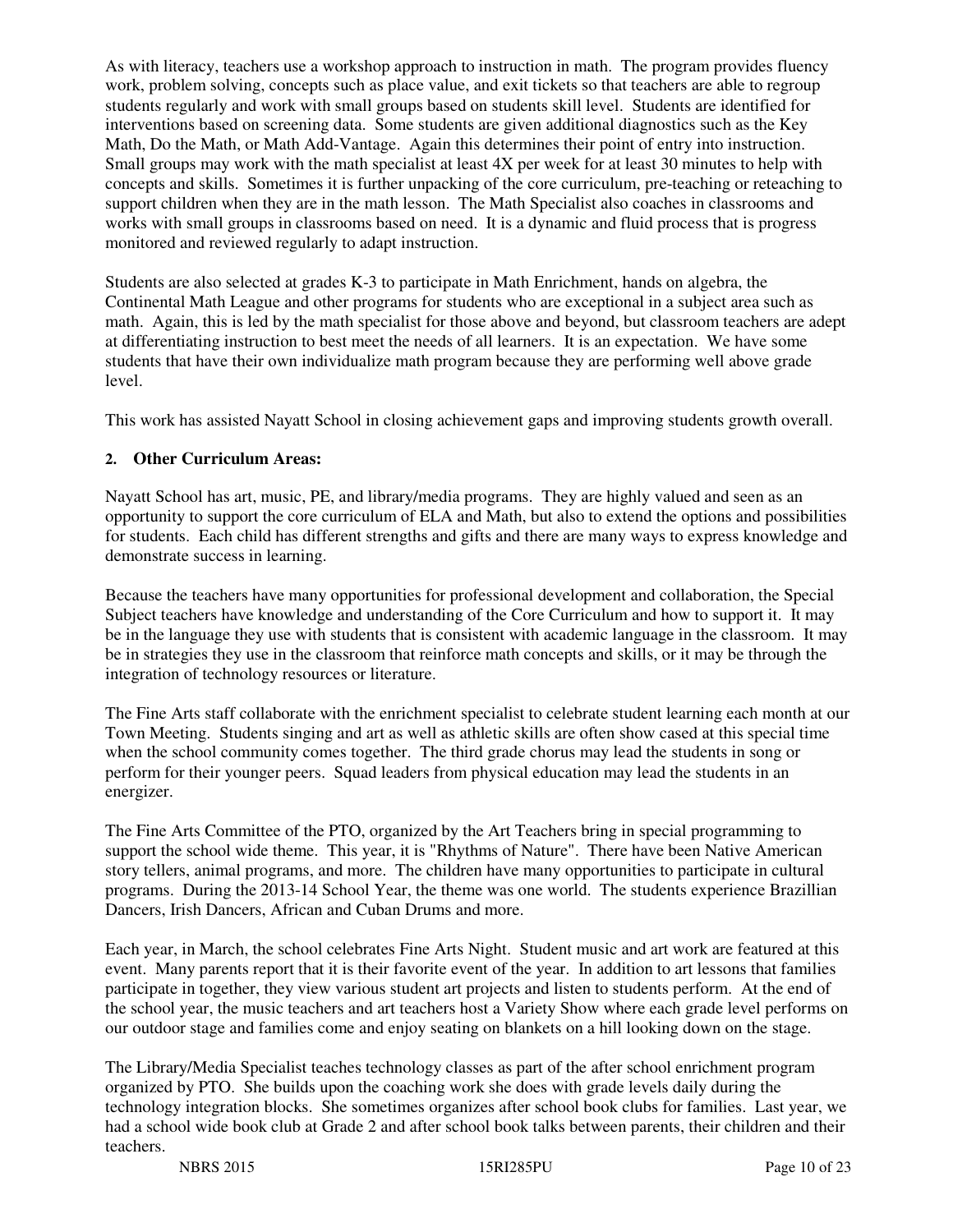The PE department continuously promotes health and wellness activities. We have a Health and PE Week in May. Parents participate in PE class with their child. It features a jog-a-thon. Students prepare for the jog-a-thon by participating in mileage club at recess. The PE staff also organize after school programs such as Sports Gymboree or Race Training in preparation for the school's annual 5K race. They do Health and Wellness Presentations at Town Meetings and help to organize and lead events such as the International Walk to School Day and the Eat Healthy RI Day.

The special subject areas teach valuable skills to children, they write curriculum and revise their curriculum based on research and best practices. They are diligent about their craft and recognize that students learn by doing and that practice leads to success. They participate in professional development like their peers and look for ways to support all types of learners. The PE teachers even offer interventions for students with OT and PT needs, but do not qualify for those services under federal law. They build this into their program to help students develop their core and strengthen their bodies so they can be healthy and ready to learn.

#### **3. Instructional Methods and Interventions:**

Nayatt is a model school for instruction built around research based best practices in education. Many of these practices are described throughout this document. Our work as a learning community starts with our school improvement goals for literacy and math. There is a strong emphasis on foundational skills, but there is a balance in this emphasis on the development of critical thinking and questioning skills. Students are starting to use data folders and reflect on their individual data and some classrooms are setting strategic goals and reviewing classroom data regularly so they can help and support one another in their learning.

At the heart of this is a strong classroom community, most teachers at Nayatt School are trained in Responsive Classroom strategies and practices. The first six weeks of school are focused on setting expectations, setting up structures and routines, and building a shared understanding of each others' strengths and needs as learners. Children problem solve with their teachers. Expectations are taught and reviewed. Students build their stamina in reading and math. They learn how to participate in daily five and to make choices about their learning. The children find best learning spots and decide if they want to work on their own or with others during independent practice. Students participate in daily morning meetings to greet each other, celebrate, and organize for their day of learning.

Because of the structures and routines that are established, the students can effectively and efficiently manage their learning and time within the Math Workshop, the Reading Workshop, the Writing Workshop, etc. They transition from whole group to small group work because the targets have been clearly set and reviewed. There are references throughout their classrooms to support them. They are accountable to other members of the learning community. They expect to listen and collaborate during a mini-lesson, they expect to rotate through small group instruction, they expect to work with other service providers who move in and out of their classroom, and they value hard work and learning. It is highly evident througout the building and the foundation for students success.

When necessary, the teachers provide explicit instruction in comprehension strategies using reciprocal teaching and Keys to Literacy, phonics skills using Project Read or Read Naturally, encoding and decoding skills, writing skills, and more. They have an outlined set of resources identified as appropriate to use for the different Tier of Instruction outlined in the Literacy Continuum of the RTI Binder. We used research based interventions to support those who struggle as well as for whole class instruction.

The children have access to technology resources and tools to support instruction. As stated in other sections, there are technology stations in classrooms, teachers have LCD monitors, IPad Cameras to project resources, their own personal devices, and more to enhance learning and improve student achievement. My favorite is when the students access go noodle and do energizers to take a mental break and help them refocus for independent work or new learning. The students have so much fun. It is integrated with learning. The quality of classroom instruction and the access to resources help us to be a high performing school.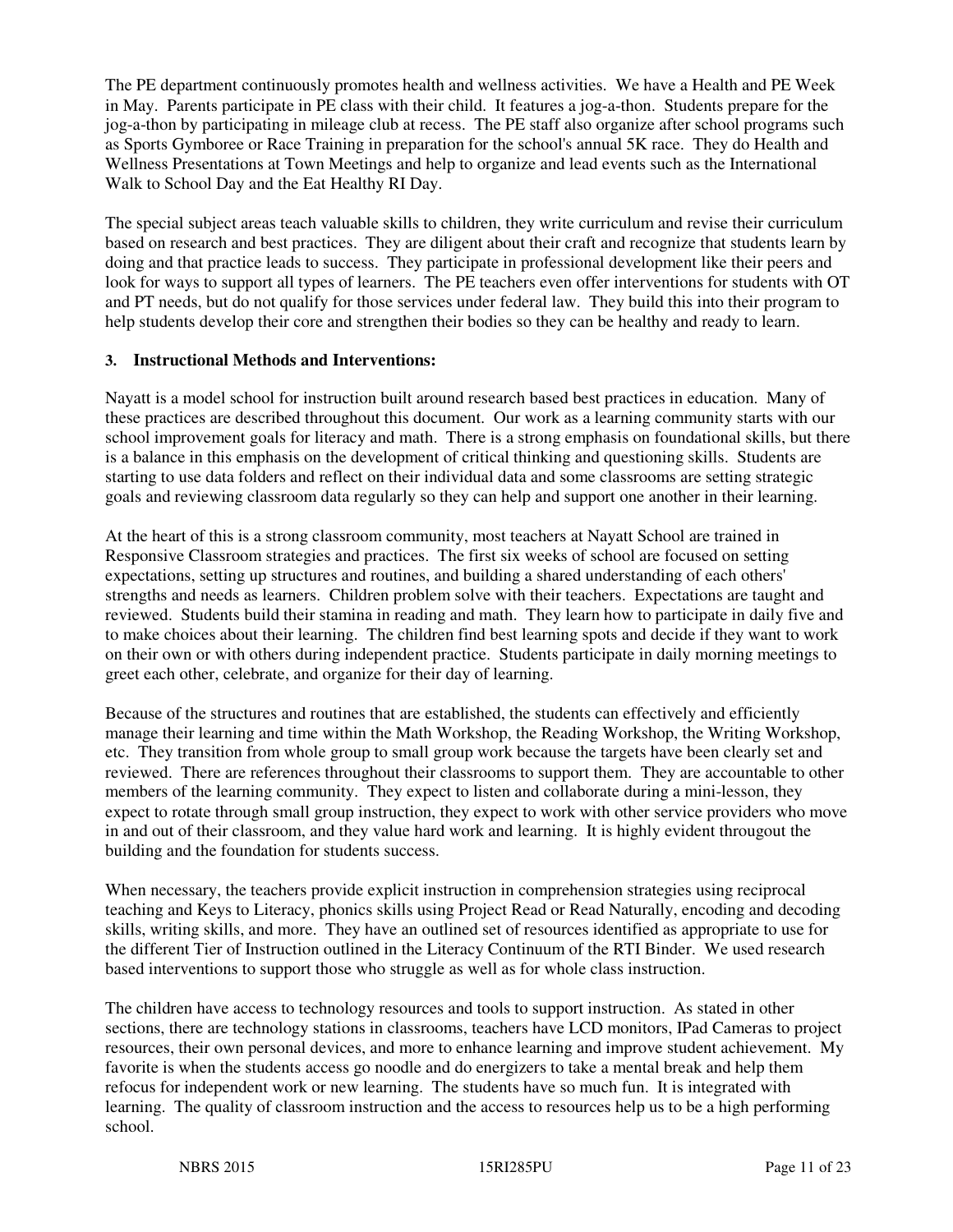This is evident in our STAR data:

STAR Reading

| Fall-Grade 2-2013 Spring-Grade 2-2014 | Fall-Grade 2-2014                                   |                        |  |  |  |
|---------------------------------------|-----------------------------------------------------|------------------------|--|--|--|
| 85 students tested 86 students tested |                                                     | 92 students tested     |  |  |  |
| 76% at/above benchmark                | 85% at/above benchmark                              | 83% at/above benchmark |  |  |  |
| 6% watch                              | 5% watch                                            | 3% watch               |  |  |  |
| 4% intervention                       | 8% intervention                                     | 7% intervention        |  |  |  |
| 14% urgent                            | 2% urgent                                           | 10% urgent             |  |  |  |
| <b>STAR Math</b>                      |                                                     |                        |  |  |  |
| Fall-Grade 2-2013 Spring-Grade 2-2014 |                                                     | Fall-Grade 3-2014      |  |  |  |
|                                       | 76% at/above benchmark 91% at/above benchmark       | 90% at/above benchmark |  |  |  |
| 0% watch                              | 1% watch                                            | 0% watch               |  |  |  |
| 16% intervention                      | 7% intervention                                     | 9% intervention        |  |  |  |
| 8% urgent                             | 1% urgent                                           | 1% urgent              |  |  |  |
| Fall-Grade 2-2014                     |                                                     |                        |  |  |  |
| Math                                  |                                                     |                        |  |  |  |
|                                       | 84% at/above benchmark improved from 76% proficient |                        |  |  |  |
| 1% watch                              |                                                     |                        |  |  |  |
| 11% intervention                      |                                                     |                        |  |  |  |
| 4% urgent                             |                                                     |                        |  |  |  |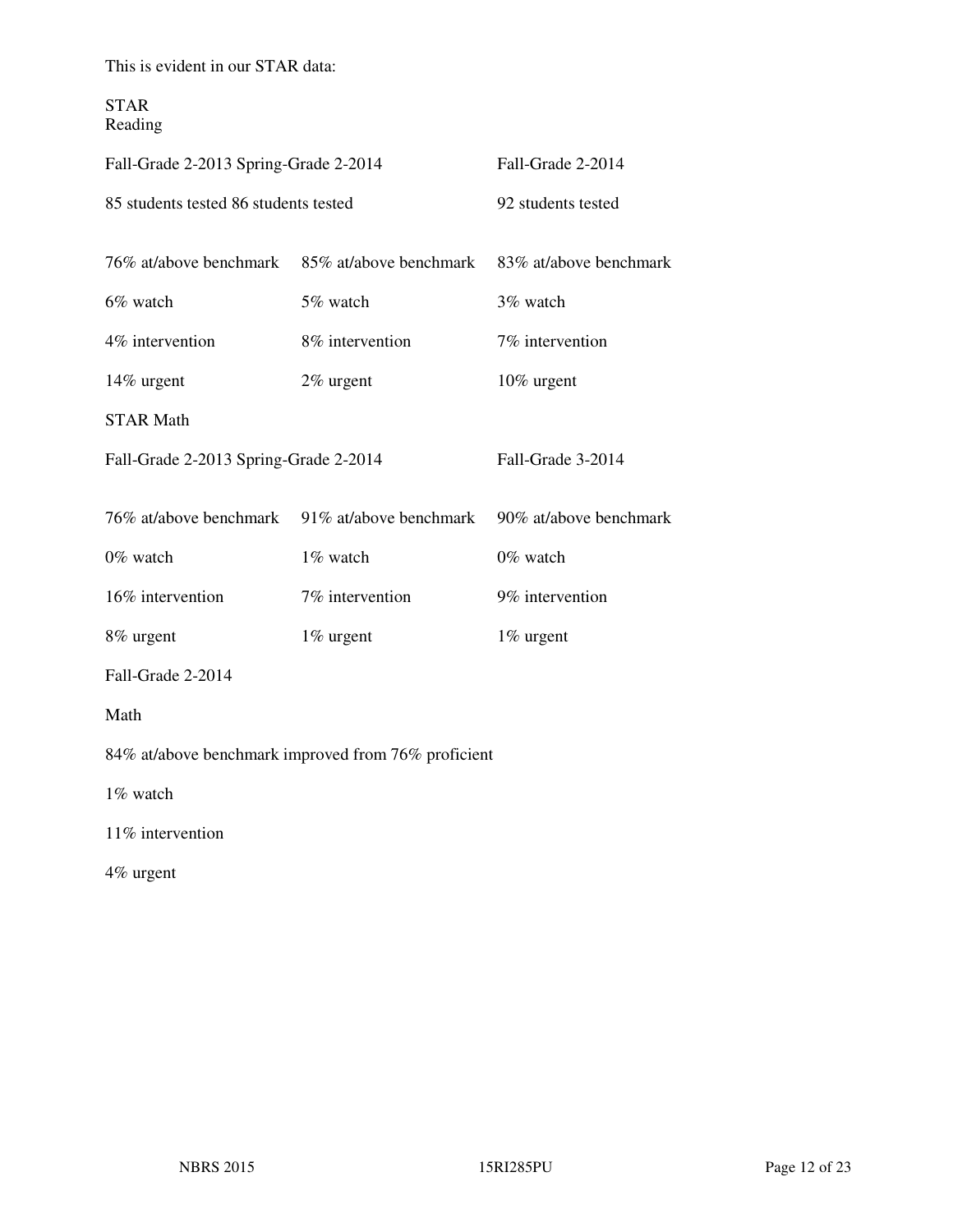#### **1. Assessment Results Narrative Summary:**

Accountability Report from RI Year

Reading

% Proficient Fall 2013 94% Fall 2012 91% Fall 2011 98%

#### SIT Goal-Reading

By June of 2015, the students in grade 3 identified as having gaps in responding to text will move at least one level on the district rubric for evidence based response on the end of year assessment. By June 2015, at least 80% of the students in grade 2 will be proficient in the end of year assessment for Evidence Based Response.

Our Math areas of need according to NECAP state assessments seems to vary-Functions and Algebra, Geometry, and Probability and Statistics. We feel that by focusing on close reading strategies and with the use of our new math curriculum and other resources, we will show continued growth in math. We have been making the transition to the PARCC and the CCSS is different in terms of areas of focus.

Nayatt's status as a "Leading" School-strong achievement in reading and math, small or no gaps between groups of students, and/or are improving student achievement. Two of my subgroups are combined, ELL and Students with Disabilities to make a Program Subgroup or super subgroup.

We achieved 20 out of 25 possible points in this area. Our Growth score has increased in the past few years. Gap Closure score is 24 out of 30 points and this has remained consistent.

Under current system, 1.5 points away from begin recognized as a "commended" school. Increased the number of students achieving 4s, increased the average score on CR from 1.7 to 2.4.

Strategies for Improvement-ELA

- The data indicates that my core instruction is strong and improving.
- How do I further capitalize on Nayatt's success? How do I empower all students to excel?
- Worked with central office staff over the summer, did reflection and planning.

Based on their feedback and insights on the data and work we decided to do the following:

- Focus on core grade level teams and provide more common planning time.
- Added additional 30 minutes per week for teams in addition to 1 hour block weekly. Used addition of all day K to my advantage and borrowed 15 minutes from reduction in K Specialist time and addition of K-1 recess time.
- Infusion of Demonstration Team Model to set Mission, Vision, Norms, and Team Notes at all grade level meetings.
- Worked strategically with teacher teams and specialists such as Reading, Special Education, ELL, etc. on student placement to maximize opportunities.
- Created several ELL Collaborative Classrooms
- Worked with Mrs. Bertoncini, the library/media specialists to create collaborative coaching blocks for research and integration of technology.
- Sent teachers in grade 3 to Science and Math Training in the summer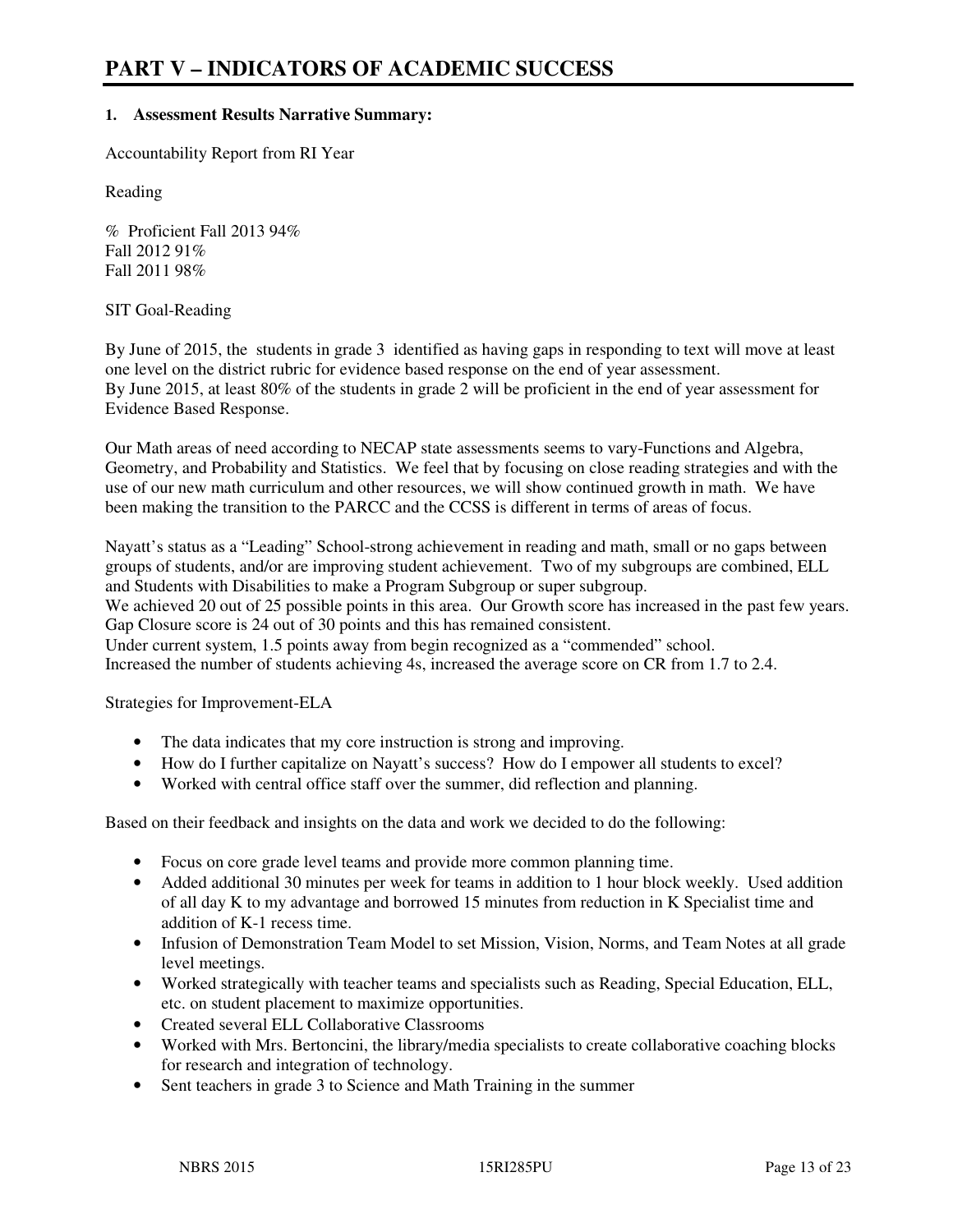Strategies for Improvement-Math

- Enrichment Specialist/Instructional Coach-ELL Summer Training
- New strategies for Enrichment Blocks in math
- • Math ADDvantage Training-Interventions

Addition of ipad minis in grade 3 through PTO Grant to foster use of Math Workshop Model and Differentiated Instruction

- Strategies for Improvement-Social/Emotional Goal
- Continued work of PBIS Team, integration of Responsive Classroom Strategies, data presentations to faculty, revision of tools and resources, improvement of ability to offer resources and supports to students in the form of CICO, social coaching, recess plans, etc.
- Designation of funding by PTO specifically for Social/Emotional Programs.

The Five Year Trend is down in both reading and math since 2009, but student growth has improved and our ability to close the achievement gap has improved since the implementation of the Accountability System.

We see trends in our comprehension scores as evidenced by the constructed response portion of the NECAP Assessment and our SIP has targeted this work in the last three years. This is discussed in other portions of the document. Our large scale state assessment data is one measure of student performance. Our STAR data and common assessment data indicate improvement and closure of gaps. The STAR is highly valid and reliable as are are AIMSweb measures for literacy and math. We are in transition to the PARCC Assessment and have been planning for this change. We hope to learn from this new assessment aligned to the Common Core State Standards and to continue to improve our practice.

#### **2. Assessment for Instruction and Learning and Sharing Assessment Results:**

Nayatt School follows the district assessment calendar to monitor student achievement and to determine interventions or enrichment. Each fall, in early September, the students in grades K-3 participate in the screening process. Grades 2 and 3 students take computer based assessments with the STAR Program from Renaissance Learning. They take both ELA and Math. The students in grades 2 and 3 are also screened using TenMarks for Math and AIMSweb for fluency. STAR and AIMSweb are national norm referenced assessments. First graders participate in a Colorado Screener for Math and TenMarks as well as the AIMSweb Assessments for early literacy. K participates in Eureka Fluency Assessments for Math and AIMSweb measures for literacy. Following the screening process, some students are referred for additional diagnostics in literacy and math. Once this is complete and a point of entry has been determined for instruction of the child, the teachers participate in data review meeting to organize and plan for interventions or enrichment. Students on RTI plans for math or PLP plans for literacy are progress monitored regularly. This data is reviewed after about six weeks to determine next steps in closing achievement gaps.

The teachers also administer curriculum based assessments or tasks to assess comprehension and writing. These are collaboratively scored and plans are made for instruction and support. In the past few years, we have taken state assessments in the Fall and received the results in January. This becomes another measure to help us to triangulate the data and plan for student needs.

The process of screening, data review, set up of interventions/enrichment, and progress monitoring takes place again in early January and again in early May. Plans are written or exited and student achievement is continually monitored.

Parents attend a meeting or have a phone conference if there student has an intervention plan and they work with another service provider in addition to the classroom teachers. Parents can access the plan through Aspen. All families have accounts. Parents access student data and progress reports via the Aspen System. IEPs, 504 Plans, and RTI plans all exist in Aspen. Any changes to these plans are always communicated to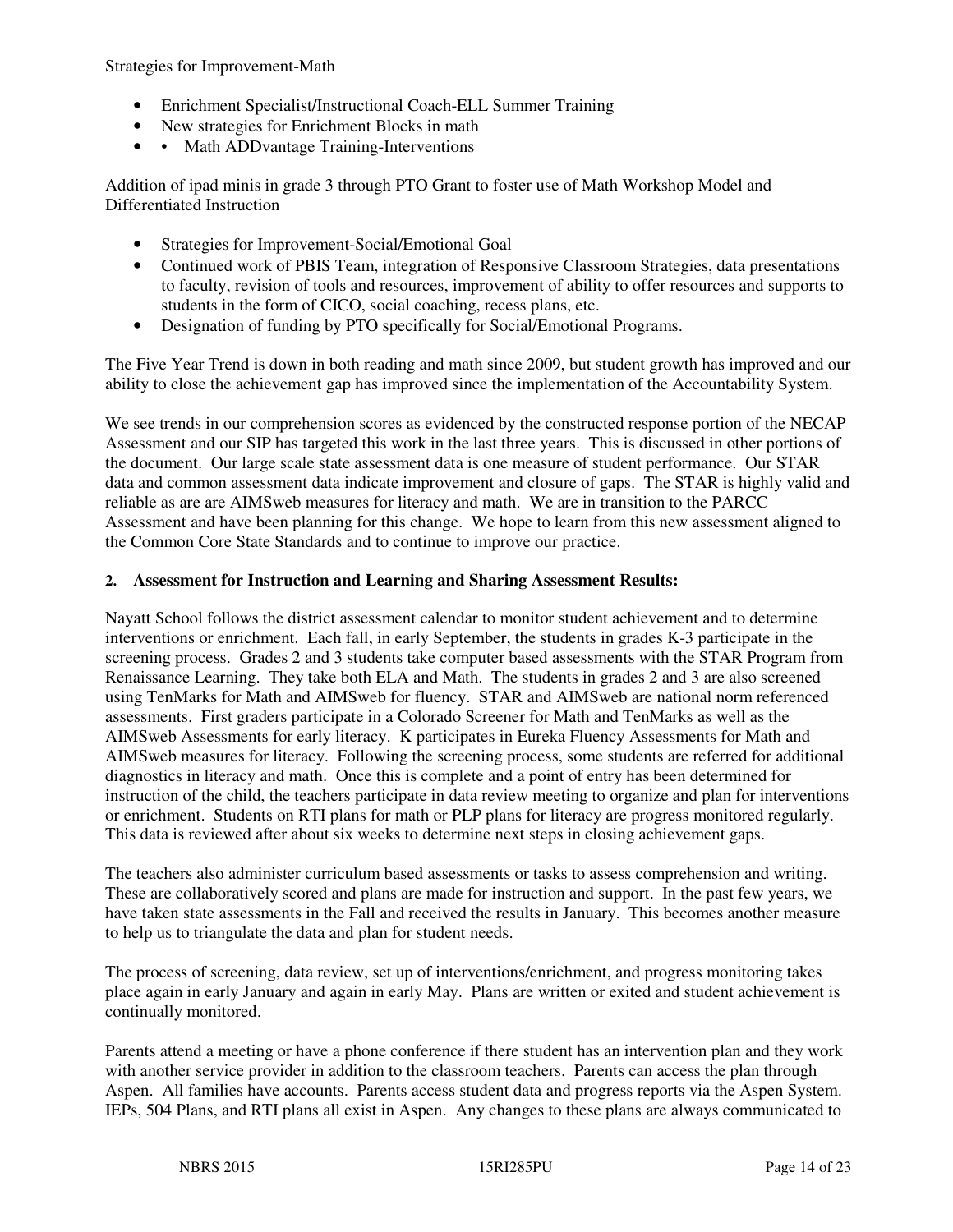parents and they can ask for meeting with service providers, the classroom teacher, administration, etc. when they have questions or concerns about students progress.

The K-12 Principals in Barrington present to the school committee several times per year and report at the building level at Open House or PTO Meetings. We share our school improvement plans and goals and our Action Plans for closing achievement gaps.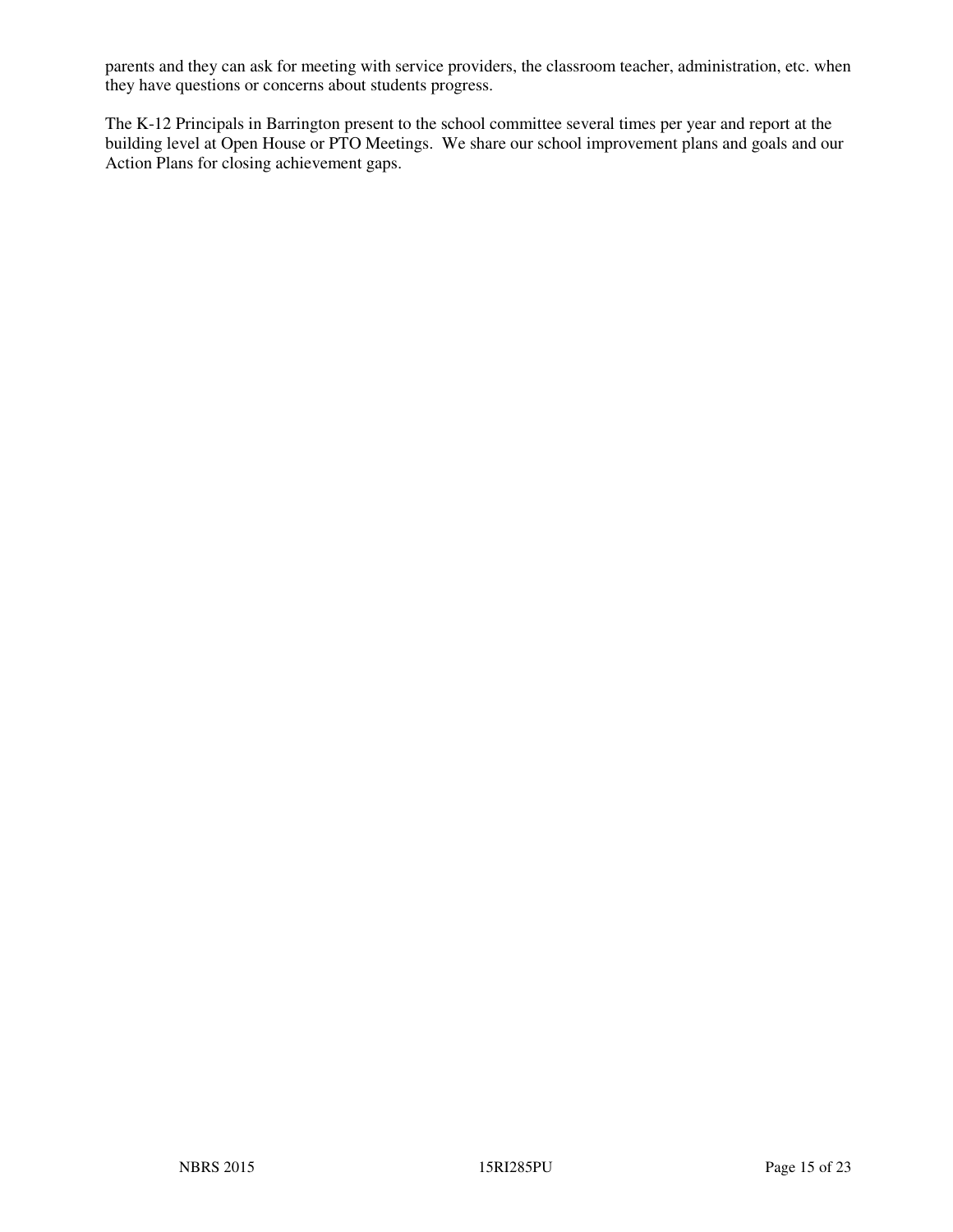## **1. School Climate/Culture**

When I first began at Nayatt School in 2012, the school culture and climate were in a difficult place. They continue to be areas that we work on as a staff. I conducted a school culture survey with the staff and used the positive adjectives they chose to describe themselves to create the following expectations:

At Nayatt School, administration, teachers, and staff will:

Be Caring...serve all students and their families

Be Collaborative with all stakeholders in problem solving to meet the needs of all children.

Be Dedicated to being an active member of the Professional Learning Community.

Be Professional in interactions with colleagues

Be Reflective about data and classroom practices

To build collaboration, the teachers meet as grade level teams weekly for about 80 minutes to review data, plan for interventions, organize curriculum resources, and more. The teachers submit notes to the principal to keep track of their efforts and plan for next steps. Each team has about 4 members with specialists and administration moving in and out as needed. One teacher from each grade level team serves as either and ELA Point Person or a Math Point Person. These team members are the liasons to the K-5 Curriculum Point Person Teams. They keep their colleagues updated each month after attending a district meeting after school with other teachers and administration.

Teams and the building have norms and we are driven by the Essential Questions or Key Learning Centered Questions:

- 1. What do students need to learn?
- 2. How will we know they've learned it?
- 3. How will they learn it?
- 4. What will we do differently if they haven't learned it?
- 5. What will we do differently if they already know it?

In addition the teachers receive coaching and support as requested from the Reading Specialist, the Math Specialist, and the Technology Specialist. The Reading and Math Specialists also facilitate data meetings three times per year after the Fall, Winter, and Spring screening window. They check in 3X per year between screening to check on the progress of interventions at Progress Review meetings.

When teachers are struggling to help a student after providing systematic interventions and support, they can access the school's problem solving team. Again, this team is facilitated by teacher leaders, two cochairs and is made up of teachers who give up their lunch to meet with colleagues and provide them with guidance and assistance in closing achievement gaps or meeting social/emotional needs that impact learning.

Teachers have various leadership opportunities and opportunities to collaborate, building their capacity. The building/staff can be negative at times and we continue to work on this by acknowledging and celebrating successes. This happens in our weekly update, at faculty meetings, and other venues such as the parent weekly newsletter. It is a process.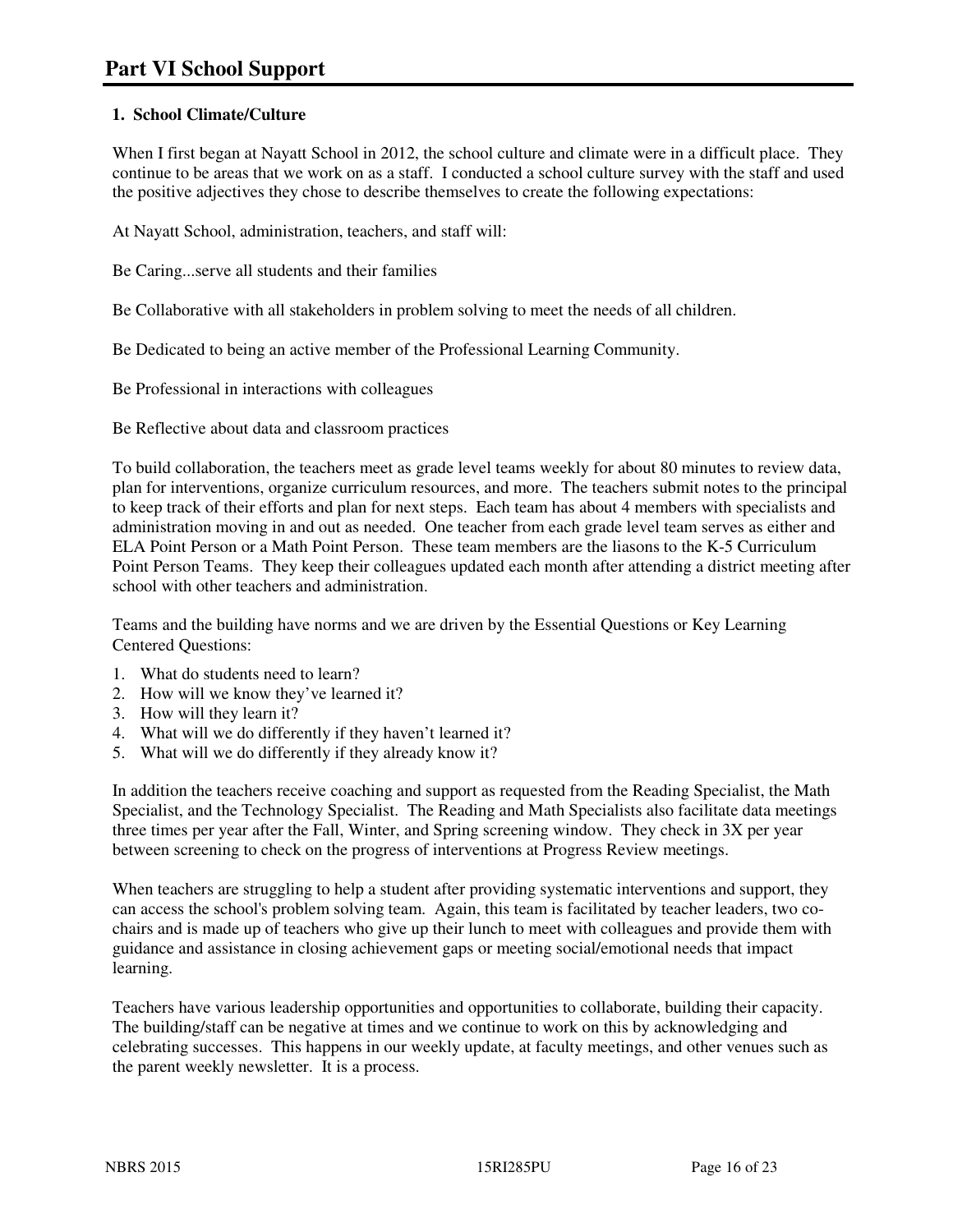#### **2. Engaging Families and Community**

Parent engagement at Nayatt is high, but there are ways to nurture and channel that support for education and engage parents and the community in ways that form productive partnerships that help all children to be successful. We are fortunate to have a Volunteer Coordinator to assist administration with organizing parent volunteers. As a district, we have about 1000 volunteers, K-12 that work in our schools and support student learning and social/emotional development.

For example, in the past few years as we have increased our knowledge and understanding of mathematics instruction, we see the value of fluency in math. It is similar to how we work to achieve fluency in reading. As a result, the Volunteer Coordinator works with grade level teachers to train parents in providing an intervention known as "Math Buddies". The teachers set up tools and resources and coordinate times with their Math Buddy Parent Coaches. Parents can be seen working on fluency related tasks in the hallways be it pencil and paper or on the ipad to promote students skills and strategies. They keep folders and work with small groups of students, helping them to graph their progress.

There are also a variety of options for communicating with parents through the weekly Nayatt News Updates sent via email, the school webpage, and teacher webpages and blogs. More two way communication with parents occurs through Principal Coffee Talks or through PTO meetings. The PTO has a Room Parent Coordinator and each classrooms have room parents who also communicate information about the school community and events. Teachers also meet with parents regularly through formal parent teacher conferences or informal meetings as well as IEP and 504 Team meetings with families. The Nayatt Library Twitter feed is another vehicle for communication and provides information to parents about the day to day happenings at our school.

In addition, Nayatt School is a Feinstein Leadership School with a focus on Community Service Projects. Feinstein's main goal is to feed the hungry and we have a partnership with Tap-In, the local foodbank and run food drives several times throughout the year. Different grade levels also participate in projects. Grade 2 raised money to buy bicycles for girls in Vietnam so they could stay in school. Grade 1 raised funds to support children in third world countries who need surgeries for cleft lips and palettes. Grade 3 works with Pennies for Patience to support children with cancer. The PE department raised money with student participation in Hoops for Hearts. Families get very involved with these projects. It is a giving and generous community.

As stated in other sections of this document, family events and opportunities to come together as a school community are highly valued. Parents are partners in the educational process, helping their child to succeed. Parents are consistently in our schools serving students and staff in a variety of ways.

#### **3. Professional Development**

The district wide and school level professional development approach is data driven, linked to the district strategic plan and the Nayatt School Improvement Plan, integrated with other district initiatives and linked to academic standards and research based best practices.

For example, the five year trend in our state assessment data shows an overall weakness in the production of evidence based responses to demonstrate comprehension. Three years ago, the average score on the constructed response portion of the NECAP State Assessment was 1.7. Because of targeted efforts via data review, alignment to the Common Core Standards, revision of rubrics, development of common tasks, and professional development in programs such as Keys to Literacy and Solution Tree, the school improved their scores in constructed response to 2.6. Nayatt School moved from a "typical" school under the state's accountability system to a "leading" school because of improved student growth and the closing of achievement gaps. Keys to Literacy provides strategies for improving comprehension and critical thinking and Solution Tree is focused on improving assessment literacy as well as instructional strategies.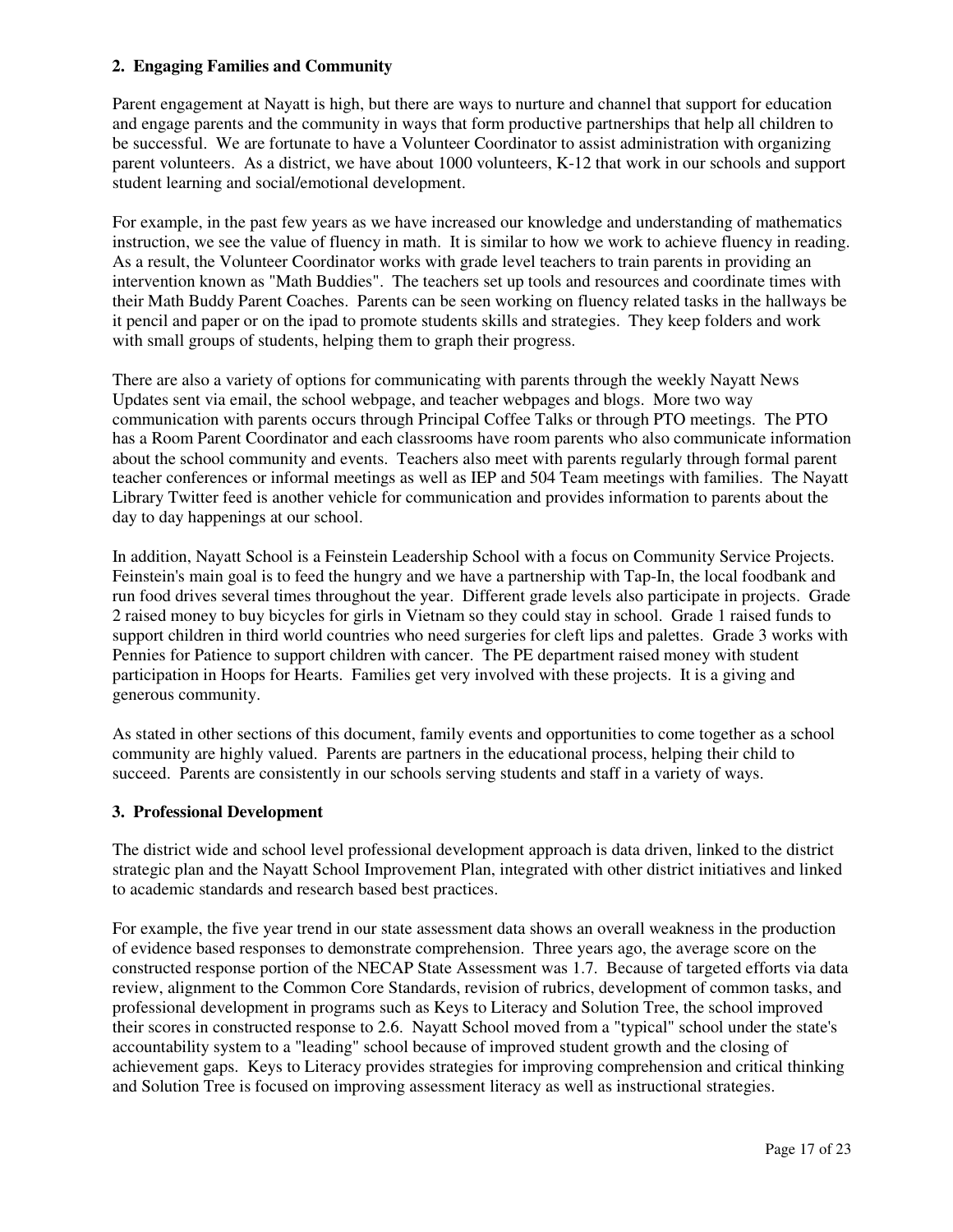Teachers from each grade level and I serve on the ELA Curriculum Point Person Team which meets monthly. Some teachers from this team and other teachers from Nayatt participate in assessment development teams. The district has pursued grants to support teachers in accomplishing this work and increasing their knowledge and understanding of assessment literacy. These same teachers often facilitate curriculum work on professional development days, at lunch and learns, at grade level meetings, and faculty meetings.

The administrative team of the K-5 Principals and the Curriculum Director organize an assessment calendar with screening windows, plan data days where teachers are released as grade level teams to review student data and plan for interventions and support, and plan progress review sessions, half days for teachers to look at the progress of interventions and make changes if necessary. The administrators also plan grade level professional development days for K-3 teachers. During 2013-14, the focus was math because of the implementation of a new curriculum. During 2014-2015 the grade level days have been geared toward ELA feedback and needs, teachers have done additional training in Project Read, the phonics program. There are new resources and strategies for K and Linguistics was added to Grade 3. Again, it is based on the district data and feedback. How are we supporting teachers with foundational skills at K-3.

The tighter alignment to the Common Core State Standards and the instructional strategies to support implementation have allowed us to move student achievement in comprehension and writing. We see this from performance on Curriculum Based Common Tasks and in our state testing data.

#### **4. School Leadership**

The leadership of the Nayatt School is based on the principles and practices of a Professional Learning Community. The formal leaders are the principal and two head teachers. Nayatt has a School Improvement Team SIT) and an active School Improvement Plan (SIP). This team meets monthly to review data and plan for student needs. We practice, PDSA, (Plan Do Study Act). Most members of the SIT Team participate in Solution Tree Professional Development with other districts in the region and on the district leadership team, LEAPP. The focus on the SIT is academic, math and reading. The SIP is aligned to the district Strategic Plan and the following Goals of the District Strategic Plan:

Goal 1: Ensure the success for every student

Goal 2: Build productive partnerships for education

Goal 3: Promote a Positive Culture (Professional Learning Community)

Goal 4: Provide optimal learning environments

In addition to the School Improvement Team, Nayatt has a PBIS Team that meets monthly to review student data related to behavior. The focus of this team is on the social/emotional needs of the students. We review research, plan Tier I interventions for the entire school community, support classroom teachers with Tier 2 interventions such as Check-in/Check-out plans.

The goal moving forward is to combine these two teams into one Universal Team, the state of RI is moving to a Multi-Tiered Support System. The K-3 Schools work with an RTI Coach provided by the district and with a Social/Emotional Specialist. They work with the Problem Solving Team, the Data Teams, and the PBIS Team. Nayatt also has a Therapeutic Team made up of administration and specialists to include special education, the school psychologist, the social worker, the occupational therapist and the speech pathologist as well as the Social/Emotional Specialist. This team has been working with the Autism Project over the past few years to learn how to better support diverse student needs.

Other layers of teacher leadership include, the Reading and Math Specialists who facilitate grade level meetings, lunch and learns, data and progress review meetings and serve on the PST Team. They coach in classrooms, provide interventions, and in some cases provide enrichment. The Math Specialist is also an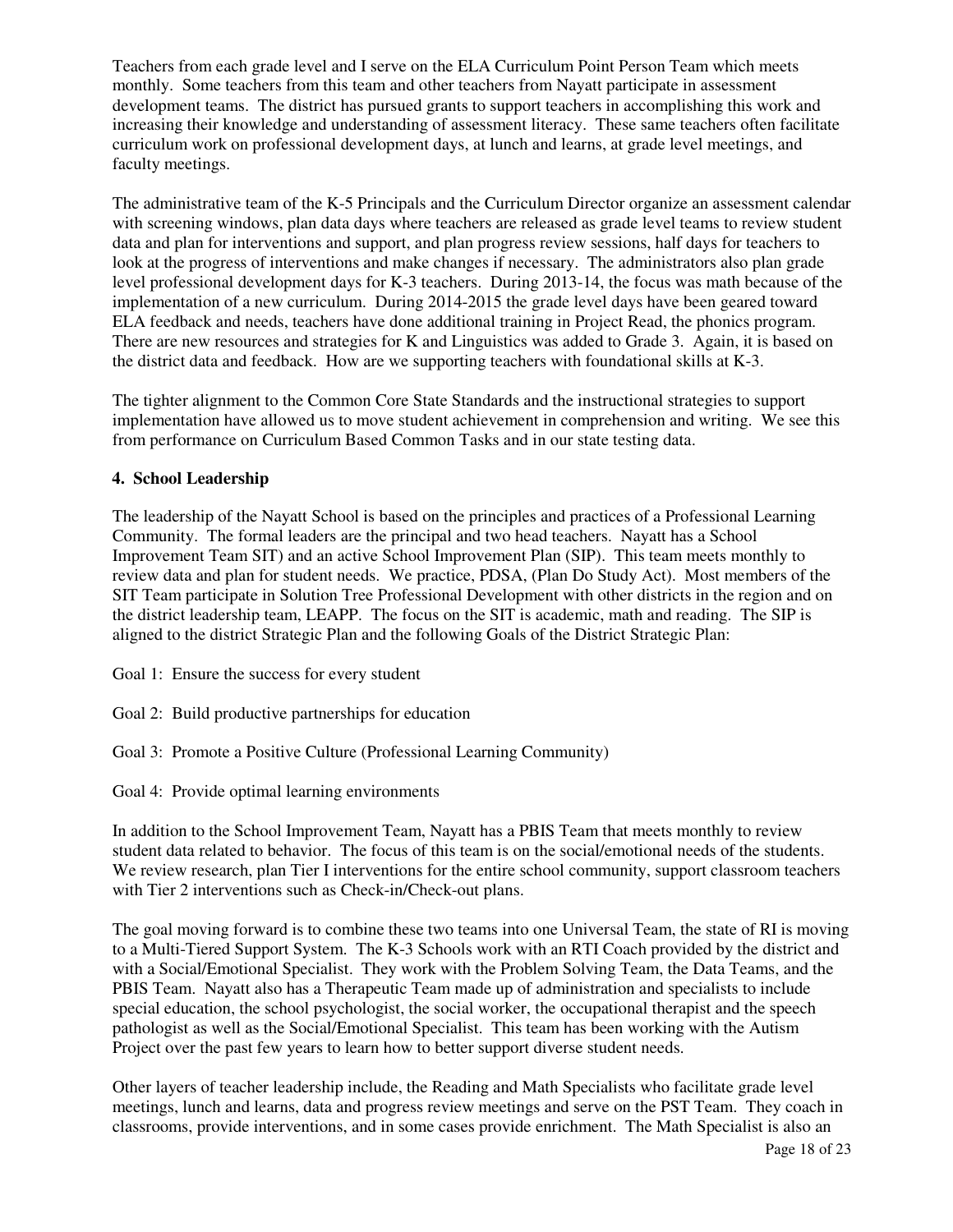Enrichment Specialist who collaborates with the Library/Media Specialist to do reading and research, book clubs, and technology integration. The Library Media Specialist also serves as the Technology Coach in the building and she provides professional development to teachers during lunch and learns and at district wide professional development days, an Un-Conference model where teachers drop into the technology sessions they want and need to grow as educators.

Professional Development and teachers leadership are highly valued in the district and at the school. Several teacher leaders, to include the Reading Specialist, Classroom Teachers, and Speech Pathologist are also part of the LEAPP (LEAD, Educate, and Promote the Profession) which meets several times per year after school. They participate in professional development to strengthen their leadership skills. Next year, they will be part of walkthroughs and moving additional initiatives. It is a three year program.

Nayatt has one of the district's Responsive Classroom coaches. She also provides professional development in the school and throughout the district. In addition, there are teachers who co-chair the Problem Solving Team and serve on the Curriculum Point Person Team. The teacher leaders described present with principals at School Committee Presentations. The district leadership is involved and connected to the schools. We are constantly encouraged to seek feedback and refine programs to close achievement gaps and increase students achievement in a supportive and nurturing environment.

The School Committee and Central Office staff use this feedback to build the budget and advocate for resources. They seek grants to accomplish the work and to empower all professionals within the district to be effective and successful. The district webpage features recognition of achievement and tells the stories of success of various educators. It is powerful to see the commitment and dedication at all levels if administration and the work to build teacher leaders.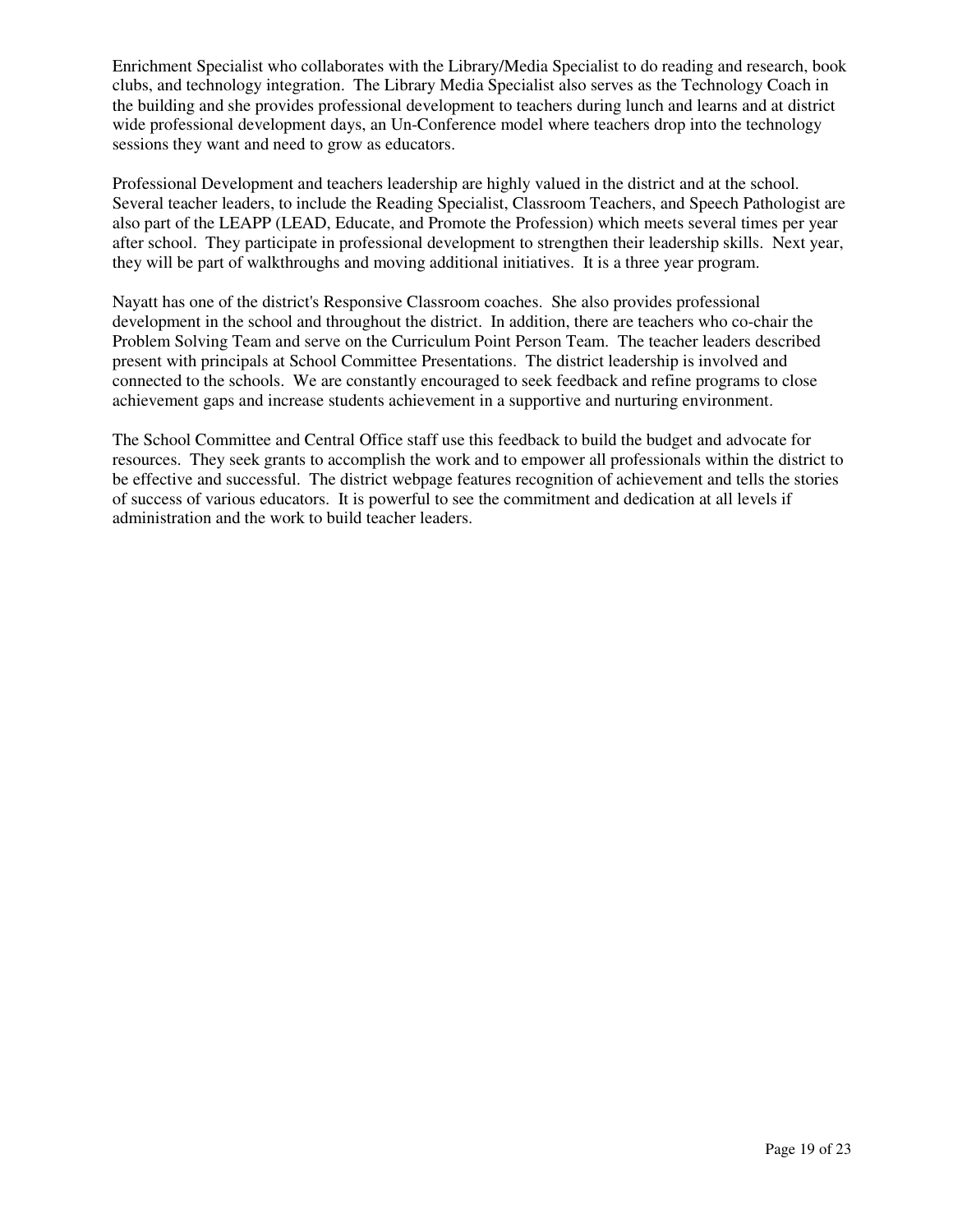# **PART VIII - ASSESSMENT RESULTS**

## **STATE CRITERION--REFERENCED TESTS**

| <b>Subject: Math</b>                | <b>Test: NECAP</b>                    |
|-------------------------------------|---------------------------------------|
| <b>All Students Tested/Grade: 3</b> | <b>Edition/Publication Year: 2014</b> |
| <b>Publisher:</b> Measured Progress |                                       |

| School Year                                    | 2013-2014      | 2012-2013    | 2011-2012        | 2010-2011 | 2009-2010 |
|------------------------------------------------|----------------|--------------|------------------|-----------|-----------|
| Testing month                                  | Oct            | Oct          | Oct              | Oct       | Oct       |
| <b>SCHOOL SCORES*</b>                          |                |              |                  |           |           |
| Proficiency and above                          | 72             | 88           | 83               | 90        | 93        |
| Proficient with Distinction                    | 38             | 38           | 34               |           |           |
| Number of students tested                      | 85             | 105          | 95               | 108       | 100       |
| Percent of total students tested               | 99             | 99           | 99               | 100       | 100       |
| Number of students tested with                 |                |              |                  |           |           |
| alternative assessment                         |                |              |                  |           |           |
| % of students tested with                      | $\overline{0}$ | $\mathbf{0}$ | $\boldsymbol{0}$ |           |           |
| alternative assessment                         |                |              |                  |           |           |
| <b>SUBGROUP SCORES</b>                         |                |              |                  |           |           |
| 1. Free and Reduced-Price                      |                |              |                  |           |           |
| Meals/Socio-Economic/                          |                |              |                  |           |           |
| <b>Disadvantaged Students</b>                  |                |              |                  |           |           |
| Proficiency and above                          |                |              |                  |           |           |
| Proficient with Distinction                    |                |              |                  |           |           |
| Number of students tested                      |                |              |                  |           |           |
| 2. Students receiving Special                  |                |              |                  |           |           |
| <b>Education</b>                               |                |              |                  |           |           |
| Proficiency and above                          |                |              |                  |           |           |
| Proficient with Distinction                    |                |              |                  |           |           |
| Number of students tested                      |                |              |                  |           |           |
| 3. English Language Learner<br><b>Students</b> |                |              |                  |           |           |
| Proficiency and above                          |                |              |                  |           |           |
| Proficient with Distinction                    |                |              |                  |           |           |
| Number of students tested                      |                |              |                  |           |           |
|                                                |                |              |                  |           |           |
| 4. Hispanic or Latino<br><b>Students</b>       |                |              |                  |           |           |
| Proficiency and above                          |                |              |                  |           |           |
| Proficient with Distinction                    |                |              |                  |           |           |
| Number of students tested                      |                |              |                  |           |           |
| 5. African- American                           |                |              |                  |           |           |
| <b>Students</b>                                |                |              |                  |           |           |
| Proficiency and above                          |                |              |                  |           |           |
| Proficient with Distinction                    |                |              |                  |           |           |
| Number of students tested                      |                |              |                  |           |           |
| <b>6. Asian Students</b>                       |                |              |                  |           |           |
| Proficiency and above                          |                |              |                  |           |           |
| Proficient with Distinction                    |                |              |                  |           |           |
| Number of students tested                      |                |              |                  |           |           |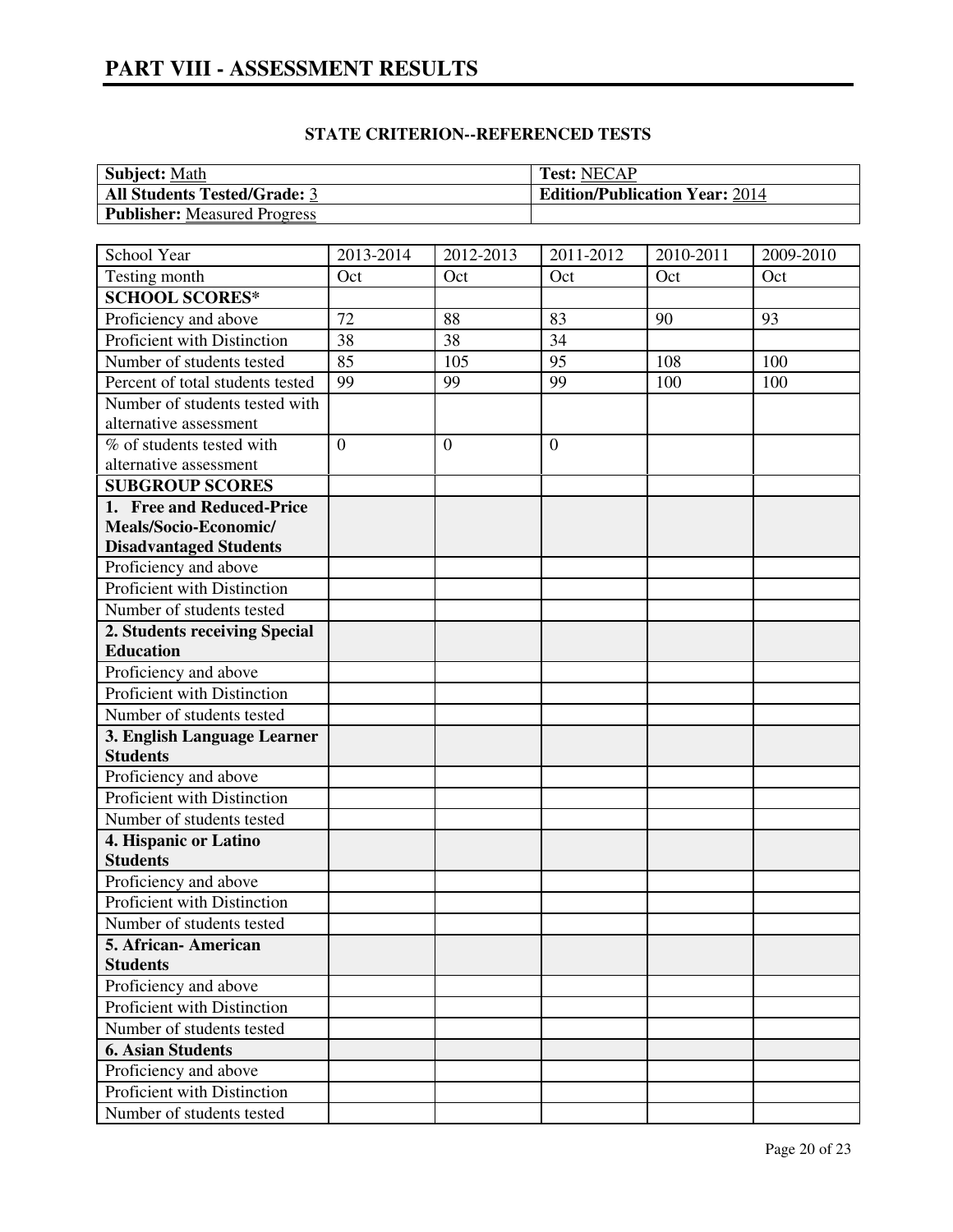| School Year                      | 2013-2014 | 2012-2013 | 2011-2012 | 2010-2011 | 2009-2010 |
|----------------------------------|-----------|-----------|-----------|-----------|-----------|
| 7. American Indian or            |           |           |           |           |           |
| <b>Alaska Native Students</b>    |           |           |           |           |           |
| Proficiency and above            |           |           |           |           |           |
| Proficient with Distinction      |           |           |           |           |           |
| Number of students tested        |           |           |           |           |           |
| 8. Native Hawaiian or other      |           |           |           |           |           |
| <b>Pacific Islander Students</b> |           |           |           |           |           |
| Proficiency and above            |           |           |           |           |           |
| Proficient with Distinction      |           |           |           |           |           |
| Number of students tested        |           |           |           |           |           |
| 9. White Students                |           |           |           |           |           |
| Proficiency and above            |           |           |           |           |           |
| Proficient with Distinction      |           |           |           |           |           |
| Number of students tested        |           |           |           |           |           |
| <b>10. Two or More Races</b>     |           |           |           |           |           |
| identified Students              |           |           |           |           |           |
| Proficiency and above            |           |           |           |           |           |
| Proficient with Distinction      |           |           |           |           |           |
| Number of students tested        |           |           |           |           |           |
| 11. Other 1: Other 1             |           |           |           |           |           |
| Proficiency and above            |           |           |           |           |           |
| Proficient with Distinction      |           |           |           |           |           |
| Number of students tested        |           |           |           |           |           |
| 12. Other 2: Other 2             |           |           |           |           |           |
| Proficiency and above            |           |           |           |           |           |
| Proficient with Distinction      |           |           |           |           |           |
| Number of students tested        |           |           |           |           |           |
| 13. Other 3: Other 3             |           |           |           |           |           |
| Proficiency and above            |           |           |           |           |           |
| Proficient with Distinction      |           |           |           |           |           |
| Number of students tested        |           |           |           |           |           |

**NOTES:** The number of students tested is different across some years for ELA and Math because ELL students were exempt from Reading at times, but not Math.

Some data is missing from 2009 and 2010 because this is before I came to the school/district and the state reports lack some of the details.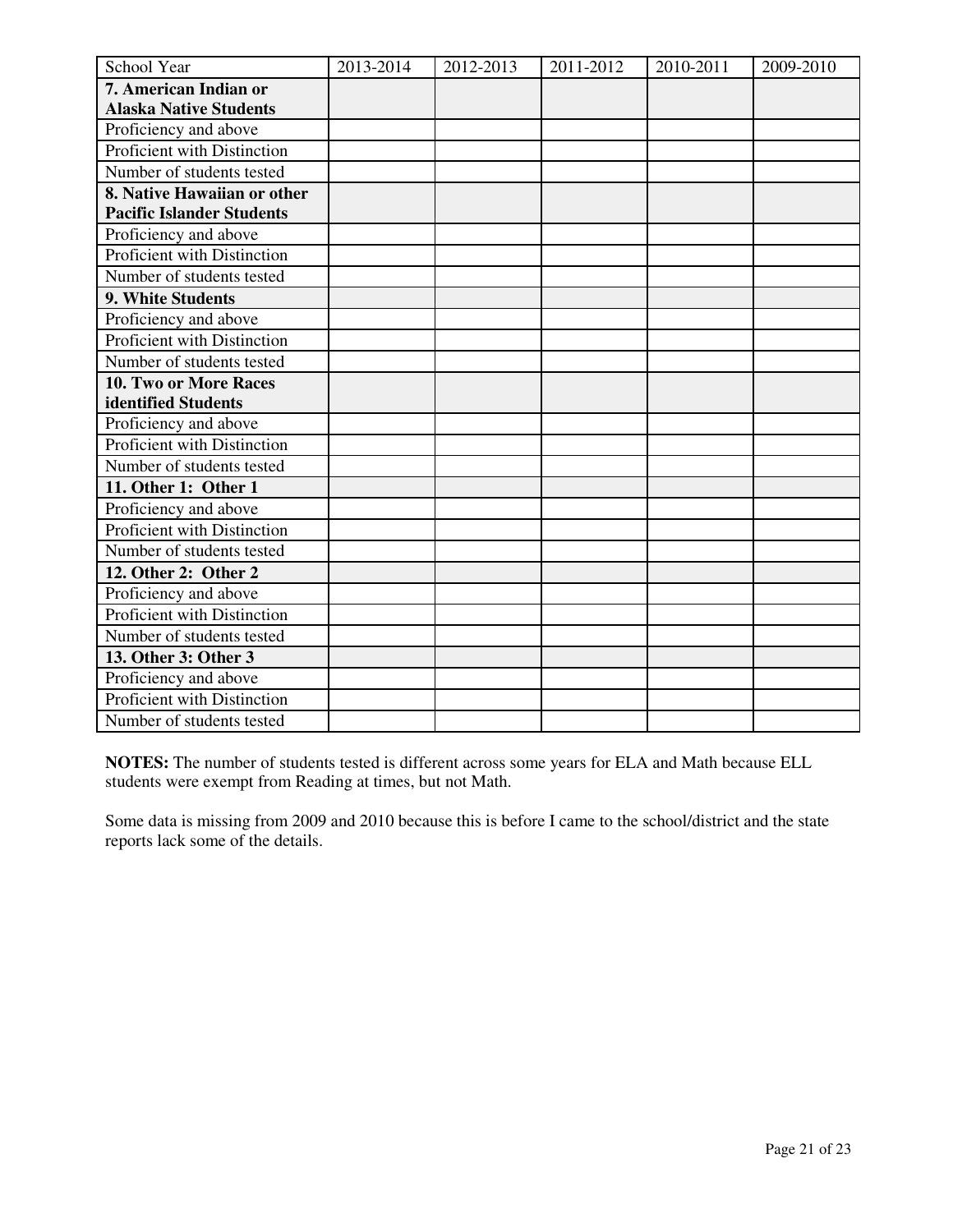# **STATE CRITERION--REFERENCED TESTS**

| <b>Subject:</b> Reading/ELA         | <b>Test: NECAP</b>                    |
|-------------------------------------|---------------------------------------|
| <b>All Students Tested/Grade: 3</b> | <b>Edition/Publication Year: 2014</b> |
| <b>Publisher:</b> Measured Progress |                                       |

| School Year                      | 2013-2014      | 2012-2013 | 2011-2012      | 2010-2011 | 2009-2010      |
|----------------------------------|----------------|-----------|----------------|-----------|----------------|
| Testing month                    | Oct            | Oct       | Oct            | Oct       | Oct            |
| <b>SCHOOL SCORES*</b>            |                |           |                |           |                |
| Proficiency and above            | 79             | 93        | 89             | 92        | 98             |
| Proficient with Distinction      | 39             | 44        | 35             |           |                |
| Number of students tested        | 84             | 102       | 94             | 108       | 99             |
| Percent of total students tested | 99             | 99        | 99             |           |                |
| Number of students tested with   |                |           |                |           |                |
| alternative assessment           |                |           |                |           |                |
| % of students tested with        | $\overline{0}$ | $\theta$  | $\overline{0}$ | $\theta$  | $\overline{0}$ |
| alternative assessment           |                |           |                |           |                |
| <b>SUBGROUP SCORES</b>           |                |           |                |           |                |
| 1. Free and Reduced-Price        |                |           |                |           |                |
| Meals/Socio-Economic/            |                |           |                |           |                |
| <b>Disadvantaged Students</b>    |                |           |                |           |                |
| Proficiency and above            |                |           |                |           |                |
| Proficient with Distinction      |                |           |                |           |                |
| Number of students tested        |                |           |                |           |                |
| 2. Students receiving Special    |                |           |                |           |                |
| <b>Education</b>                 |                |           |                |           |                |
| Proficiency and above            |                |           |                |           |                |
| Proficient with Distinction      |                |           |                |           |                |
| Number of students tested        |                |           |                |           |                |
| 3. English Language Learner      |                |           |                |           |                |
| <b>Students</b>                  |                |           |                |           |                |
| Proficiency and above            |                |           |                |           |                |
| Proficient with Distinction      |                |           |                |           |                |
| Number of students tested        |                |           |                |           |                |
| 4. Hispanic or Latino            |                |           |                |           |                |
| <b>Students</b>                  |                |           |                |           |                |
| Proficiency and above            |                |           |                |           |                |
| Proficient with Distinction      |                |           |                |           |                |
| Number of students tested        |                |           |                |           |                |
| 5. African- American             |                |           |                |           |                |
| <b>Students</b>                  |                |           |                |           |                |
| Proficiency and above            |                |           |                |           |                |
| Proficient with Distinction      |                |           |                |           |                |
| Number of students tested        |                |           |                |           |                |
| <b>6. Asian Students</b>         |                |           |                |           |                |
| Proficiency and above            |                |           |                |           |                |
| Proficient with Distinction      |                |           |                |           |                |
| Number of students tested        |                |           |                |           |                |
| 7. American Indian or            |                |           |                |           |                |
| <b>Alaska Native Students</b>    |                |           |                |           |                |
| Proficiency and above            |                |           |                |           |                |
| Proficient with Distinction      |                |           |                |           |                |